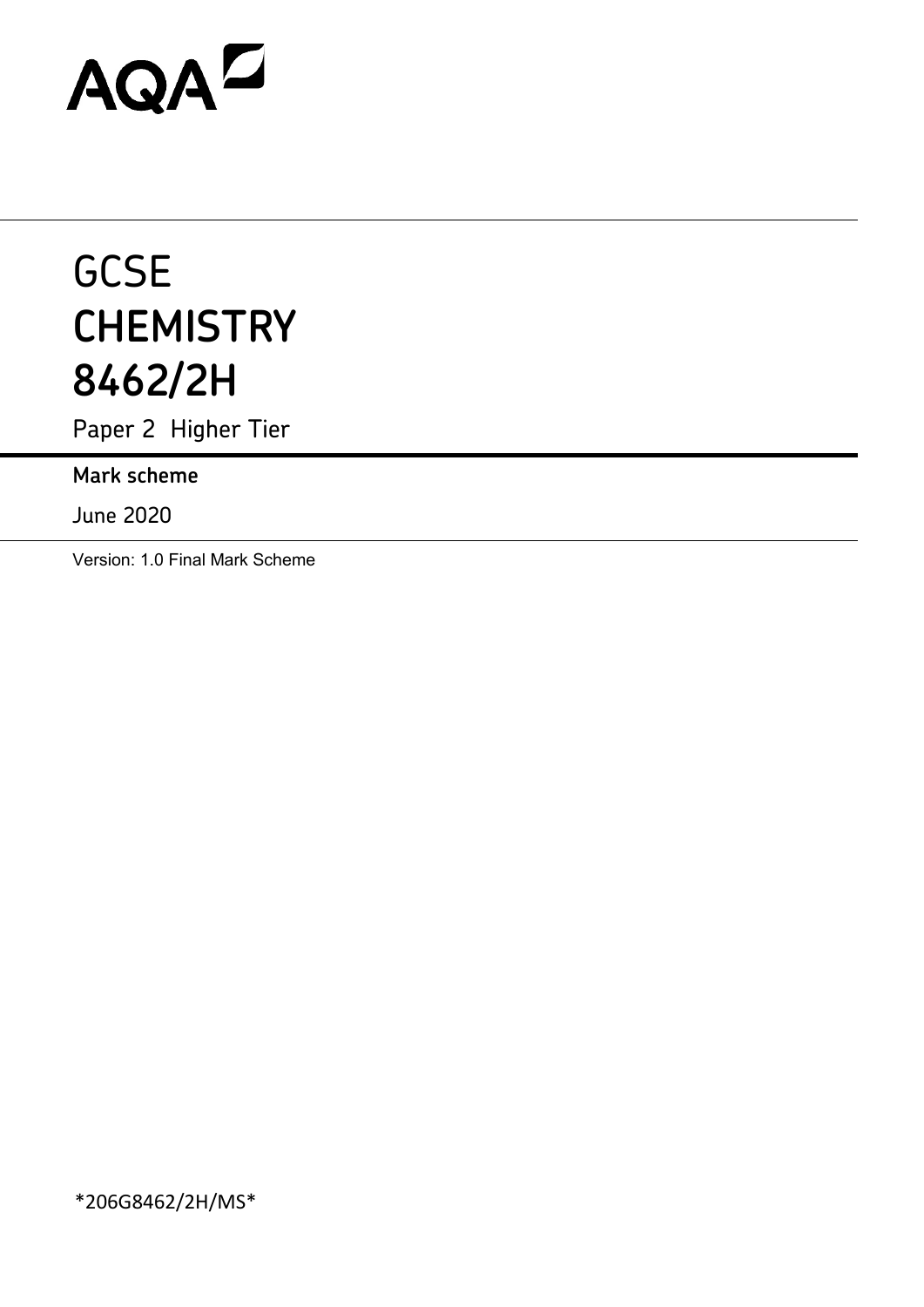Mark schemes are prepared by the Lead Assessment Writer and considered, together with the relevant questions, by a panel of subject teachers. This mark scheme includes any amendments made at the standardisation events which all associates participate in and is the scheme which was used by them in this examination. The standardisation process ensures that the mark scheme covers the students' responses to questions and that every associate understands and applies it in the same correct way. As preparation for standardisation each associate analyses a number of students' scripts. Alternative answers not already covered by the mark scheme are discussed and legislated for. If, after the standardisation process, associates encounter unusual answers which have not been raised they are required to refer these to the Lead Examiner.

It must be stressed that a mark scheme is a working document, in many cases further developed and expanded on the basis of students' reactions to a particular paper. Assumptions about future mark schemes on the basis of one year's document should be avoided; whilst the guiding principles of assessment remain constant, details will change, depending on the content of a particular examination paper.

Further copies of this mark scheme are available from aqa.org.uk

#### **Copyright information**

AQA retains the copyright on all its publications. However, registered schools/colleges for AQA are permitted to copy material from this booklet for their own internal use, with the following important exception: AQA cannot give permission to schools/colleges to photocopy any material that is acknowledged to a third party even for internal use within the centre.

Copyright © 2020 AQA and its licensors. All rights reserved.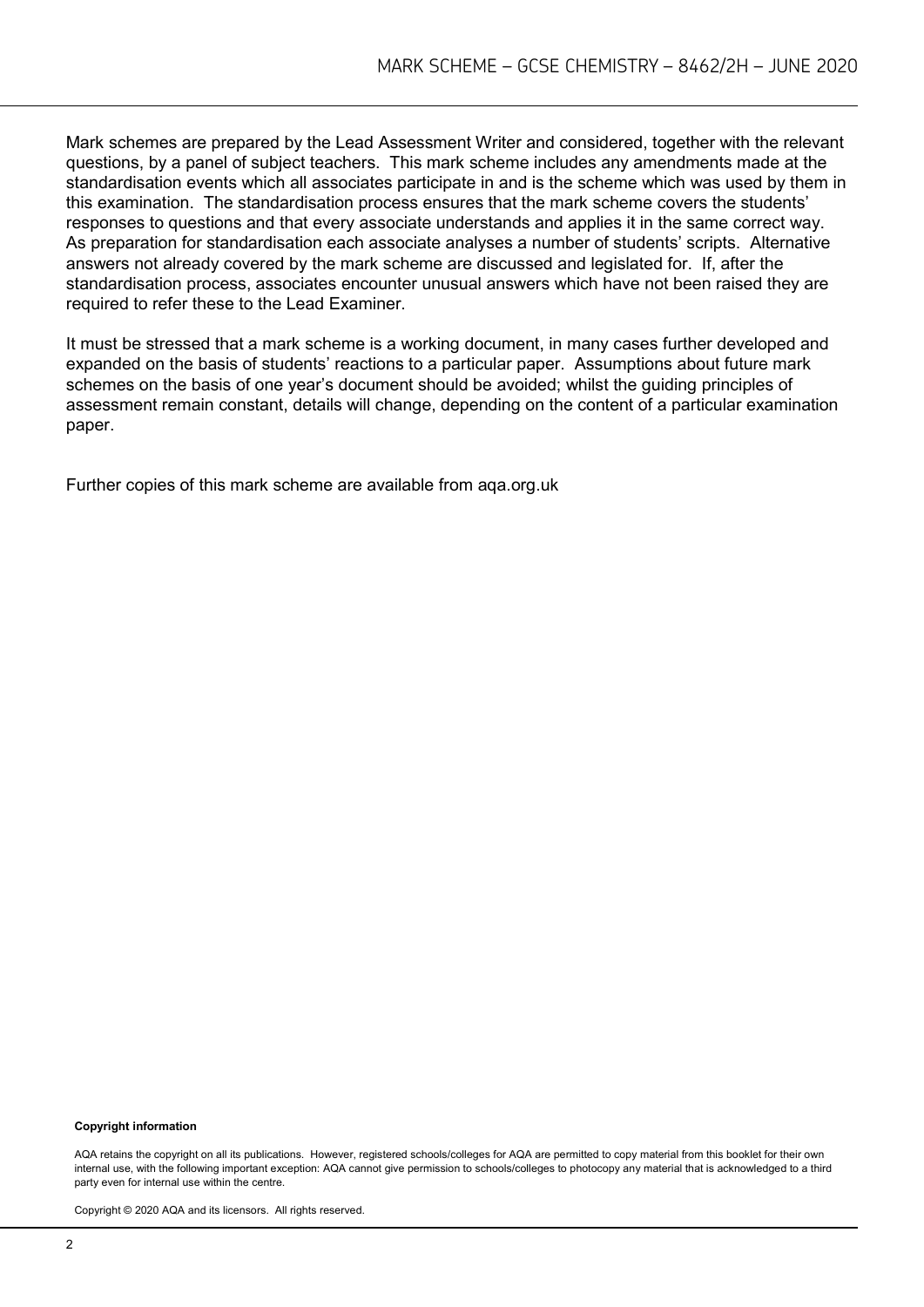# Information to Examiners

# 1. General

The mark scheme for each question shows:

- the marks available for each part of the question
- the total marks available for the question
- the typical answer or answers which are expected
- extra information to help the Examiner make his or her judgement
- the Assessment Objectives, level of demand and specification content that each question is intended to cover.

The extra information is aligned to the appropriate answer in the left-hand part of the mark scheme and should only be applied to that item in the mark scheme.

At the beginning of a part of a question a reminder may be given, for example: where consequential marking needs to be considered in a calculation; or the answer may be on the diagram or at a different place on the script.

In general the right-hand side of the mark scheme is there to provide those extra details which confuse the main part of the mark scheme yet may be helpful in ensuring that marking is straightforward and consistent.

# 2. Emboldening and underlining

- **2.1** In a list of acceptable answers where more than one mark is available 'any **two** from' is used, with the number of marks emboldened. Each of the following bullet points is a potential mark.
- **2.2** A bold **and** is used to indicate that both parts of the answer are required to award the mark.
- **2.3** Alternative answers acceptable for a mark are indicated by the use of **or**. Different terms in the mark scheme are shown by a / ; eg allow smooth / free movement.
- **2.4** Any wording that is underlined is essential for the marking point to be awarded.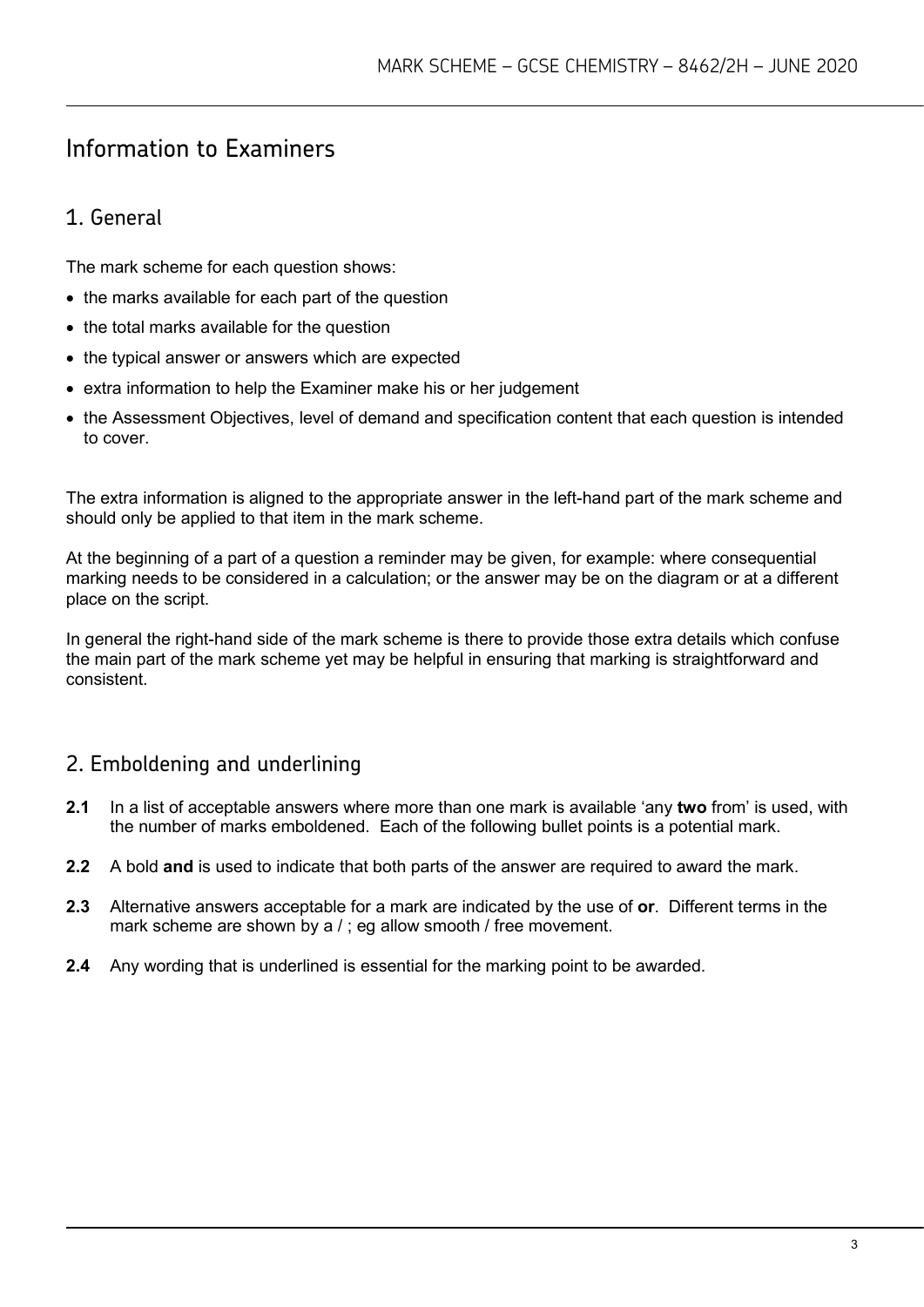# 3. Marking points

#### **3.1 Marking of lists**

This applies to questions requiring a set number of responses, but for which students have provided extra responses. The general principle to be followed in such a situation is that 'right + wrong = wrong'.

Each error / contradiction negates each correct response. So, if the number of error / contradictions equals or exceeds the number of marks available for the question, no marks can be awarded.

However, responses considered to be neutral (indicated as \* in example 1) are not penalised.

Example 1: What is the pH of an acidic solution?

**[1 mark]**

**[2 marks]**

| <b>Student</b> | <b>Response</b> | Marks<br>awarded |
|----------------|-----------------|------------------|
| 1              | green, 5        |                  |
| 2              | red $*$ , 5     |                  |
| 3              | red*, 8         |                  |

Example 2: Name two planets in the solar system.

**Student Response Marks awarded** 1 **Neptune, Mars, Moon** 1 2 Neptune, Sun, Mars, Moon  $\Omega$ 

#### **3.2 Use of chemical symbols / formulae**

If a student writes a chemical symbol / formula instead of a required chemical name, full credit can be given if the symbol / formula is correct and if, in the context of the question, such action is appropriate.

#### **3.3 Marking procedure for calculations**

Marks should be awarded for each stage of the calculation completed correctly, as students are instructed to show their working. Full marks can, however, be given for a correct numerical answer, without any working shown.

#### **3.4 Interpretation of 'it'**

Answers using the word 'it' should be given credit only if it is clear that the 'it' refers to the correct subject.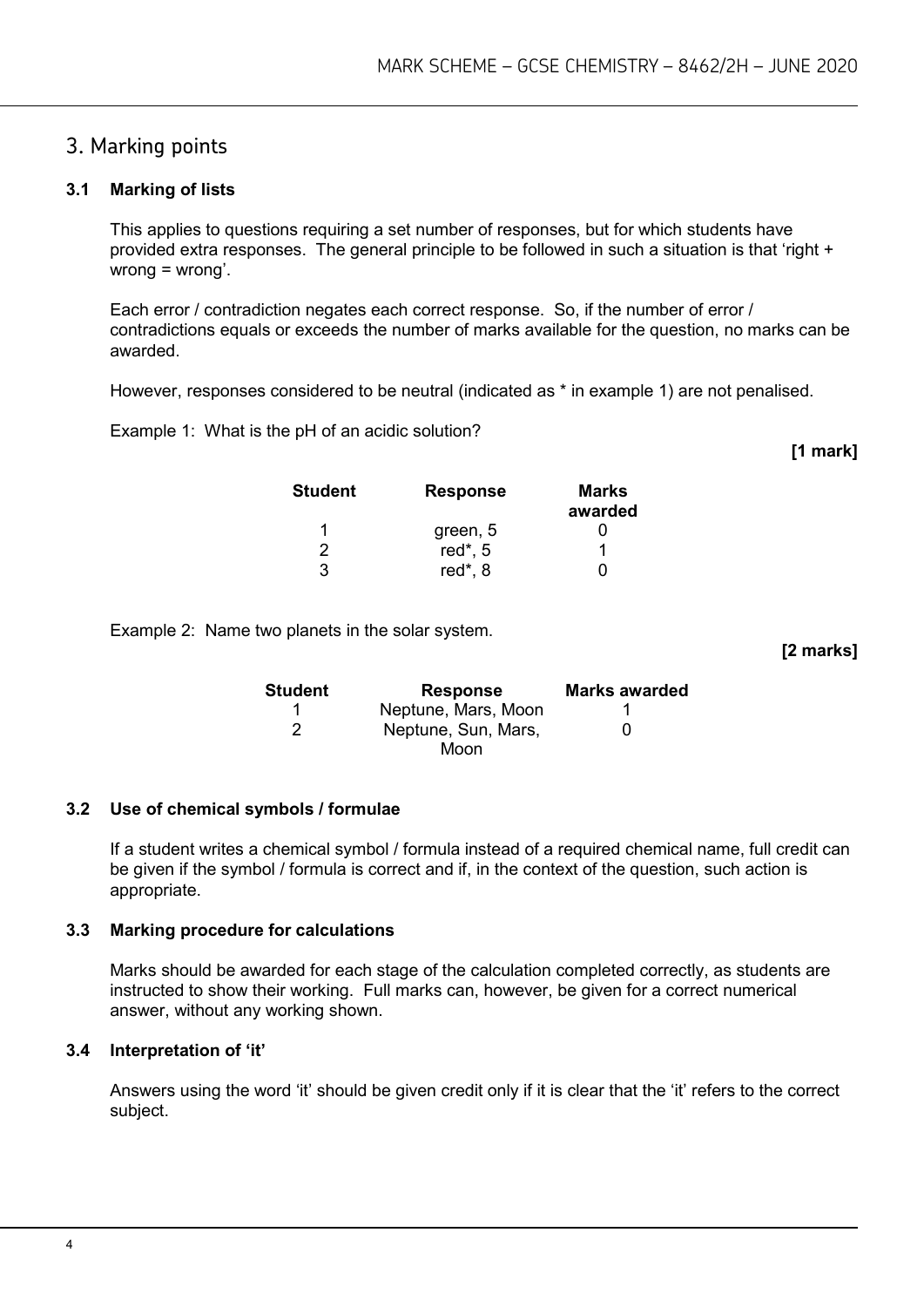#### **3.5 Errors carried forward**

Any error in the answers to a structured question should be penalised once only.

Papers should be constructed in such a way that the number of times errors can be carried forward is kept to a minimum. Allowances for errors carried forward are most likely to be restricted to calculation questions and should be shown by the abbreviation ecf in the marking scheme.

#### **3.6 Phonetic spelling**

The phonetic spelling of correct scientific terminology should be credited **unless** there is a possible confusion with another technical term.

#### **3.7 Brackets**

(…..) are used to indicate information which is not essential for the mark to be awarded but is included to help the examiner identify the sense of the answer required.

#### **3.8 Allow**

In the mark scheme additional information, 'allow' is used to indicate creditworthy alternative answers.

#### **3.9 Ignore**

Ignore is used when the information given is irrelevant to the question or not enough to gain the marking point. Any further correct amplification could gain the marking point.

#### **3.10 Do not accept**

Do **not** accept means that this is a wrong answer which, even if the correct answer is given as well, will still mean that the mark is not awarded.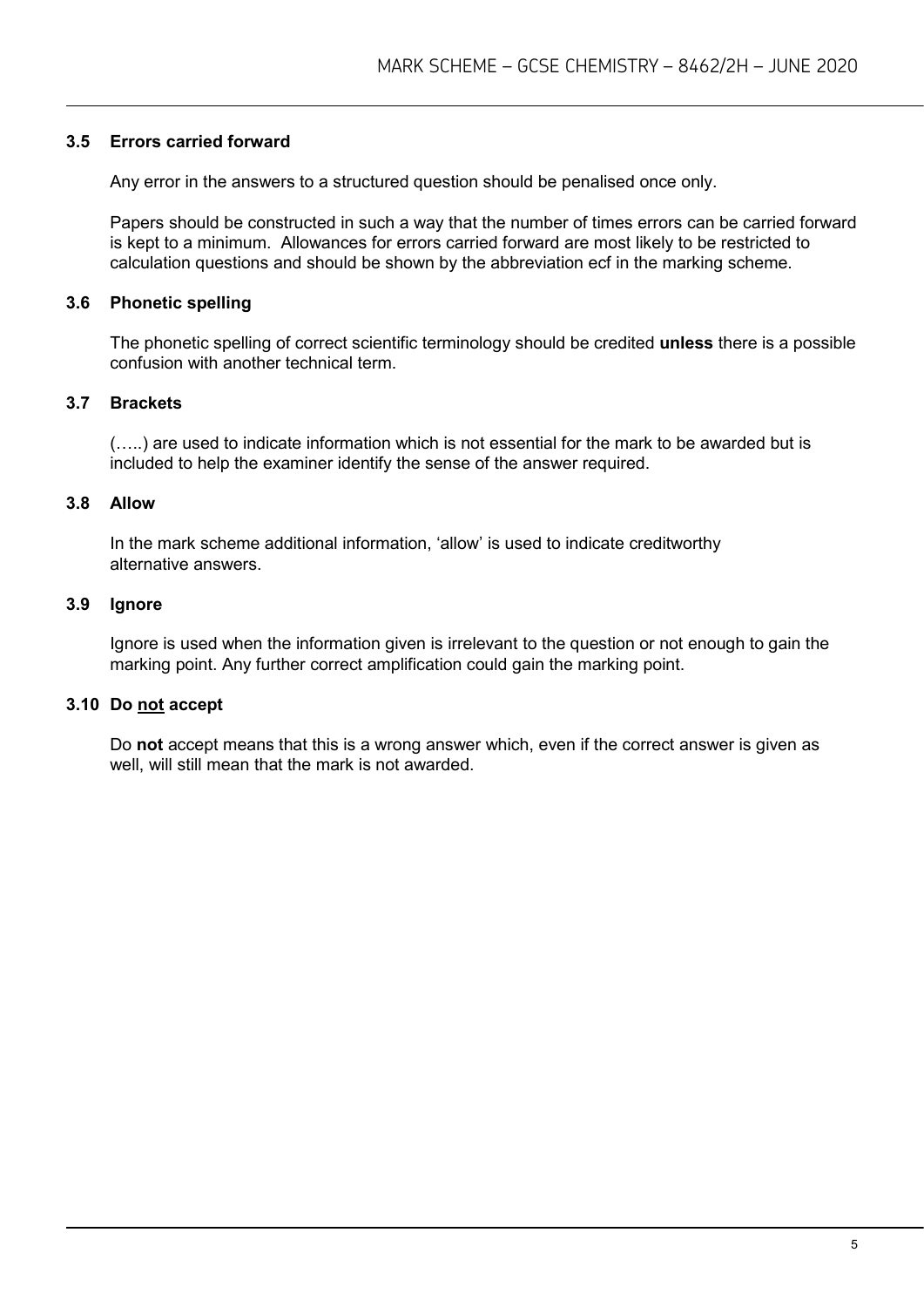#### 4. Level of response marking instructions

Extended response questions are marked on level of response mark schemes.

- Level of response mark schemes are broken down into levels, each of which has a descriptor.
- The descriptor for the level shows the average performance for the level.
- There are two marks in each level

Before you apply the mark scheme to a student's answer, read through the answer and annotate it (as instructed) to show the qualities that are being looked for. You can then apply the mark scheme.

#### **Step 1: Determine a level**

Start at the lowest level of the mark scheme and use it as a ladder to see whether the answer meets the descriptor for that level. The descriptor for the level indicates the different qualities that might be seen in the student's answer for that level. If it meets the lowest level then go to the next one and decide if it meets this level, and so on, until you have a match between the level descriptor and the answer.

When assigning a level you should look at the overall quality of the answer. Do **not** look to penalise small and specific parts of the answer where the student has not performed quite as well as the rest. If the answer covers different aspects of different levels of the mark scheme you should use a best fit approach for defining the level.

Use the variability of the response to help decide the mark within the level, ie if the response is predominantly level 2 with a small amount of level 3 material it would be placed in level 2 but be awarded a mark near the top of the level because of the level 3 content.

#### **Step 2: Determine a mark**

Once you have assigned a level you need to decide on the mark. The descriptors on how to allocate marks can help with this.

The exemplar materials used during standardisation will help. There will be an answer in the standardising materials which will correspond with each level of the mark scheme. This answer will have been awarded a mark by the Lead Examiner. You can compare the student's answer with the example to determine if it is the same standard, better or worse than the example. You can then use this to allocate a mark for the answer based on the Lead Examiner's mark on the example.

You may well need to read back through the answer as you apply the mark scheme to clarify points and assure yourself that the level and the mark are appropriate.

Indicative content in the mark scheme is provided as a guide for examiners. It is not intended to be exhaustive and you must credit other valid points. Students do **not** have to cover all of the points mentioned in the indicative content to reach the highest level of the mark scheme.

You should ignore any irrelevant points made. However, full marks can be awarded only if there are no incorrect statements that contradict a correct response.

An answer which contains nothing of relevance to the question must be awarded no marks.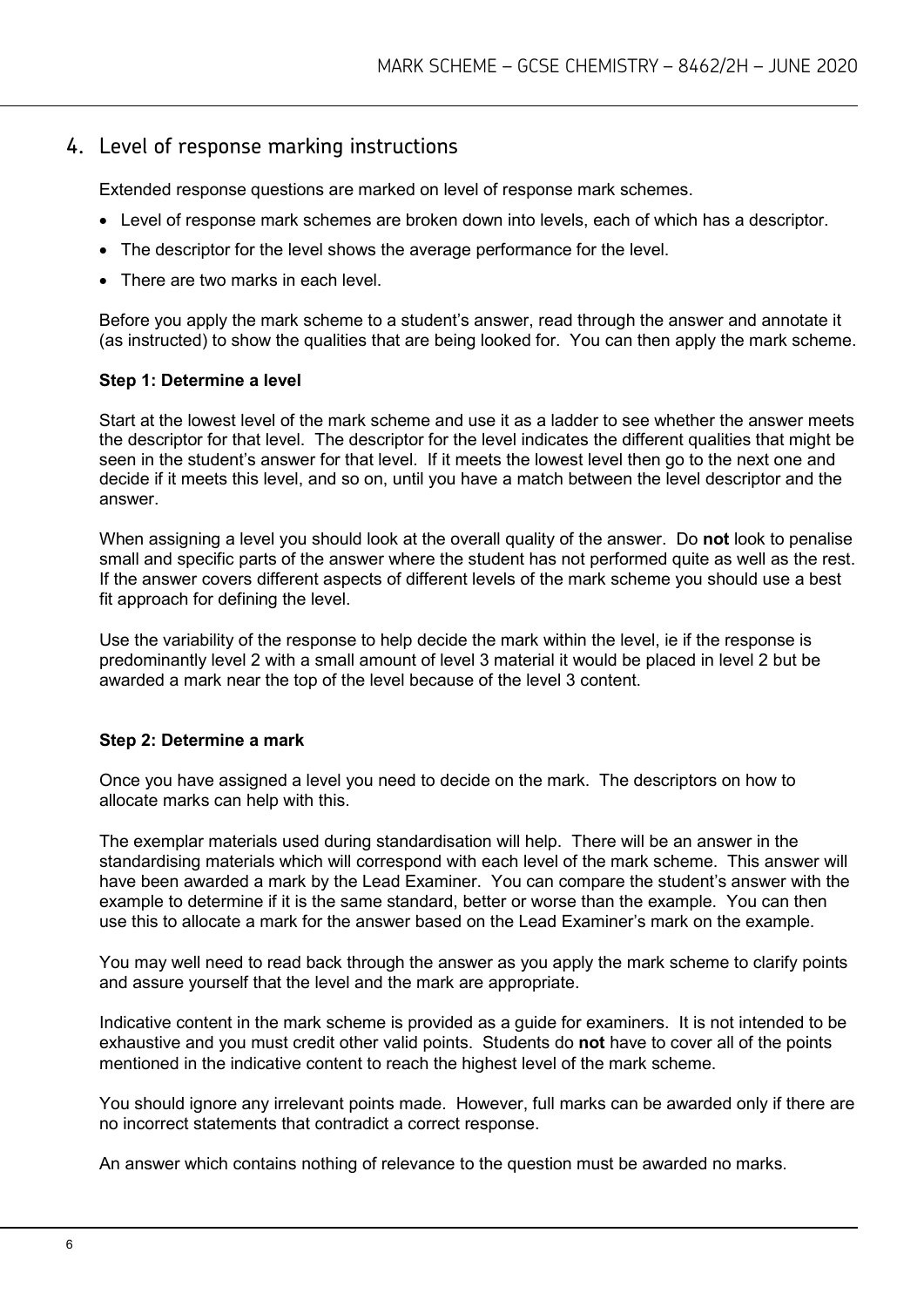| Question     | <b>Answers</b>                                                                                                                                         | <b>Extra information</b>                              | <b>Mark</b>      | AO/<br>Spec. Ref.                              |
|--------------|--------------------------------------------------------------------------------------------------------------------------------------------------------|-------------------------------------------------------|------------------|------------------------------------------------|
| 01.1         | green                                                                                                                                                  | allow blue-green                                      | $\mathbf 1$      | AO <sub>1</sub><br>4.8.3.1<br>RPA <sub>7</sub> |
| 01.2         | did not clean the metal wire<br>(between tests)<br>or<br>copper sulfate (solution) is still<br>present<br>(so) colours are mixed / blended<br>/ masked |                                                       | $\mathbf 1$<br>1 | AO <sub>3</sub><br>4.8.3.1<br>RPA <sub>7</sub> |
| 01.3         | (copper sulfate solution)<br>blue precipitate<br>(calcium iodide solution)<br>white precipitate                                                        | allow blue solid<br>allow white solid                 | 1<br>$\mathbf 1$ | AO <sub>1</sub><br>4.8.3.2<br>RPA <sub>7</sub> |
| 01.4         | barium chloride (solution)                                                                                                                             | allow barium nitrate (solution)                       | $\mathbf 1$      | AO <sub>1</sub><br>4.8.3.5<br>RPA <sub>7</sub> |
| 01.5         | silver nitrate (solution)<br>yellow precipitate                                                                                                        | allow yellow solid<br>allow pale yellow precipitate / | 1<br>1           | AO <sub>1</sub><br>4.8.3.4<br>RPA <sub>7</sub> |
| <b>Total</b> |                                                                                                                                                        | solid                                                 | 8                |                                                |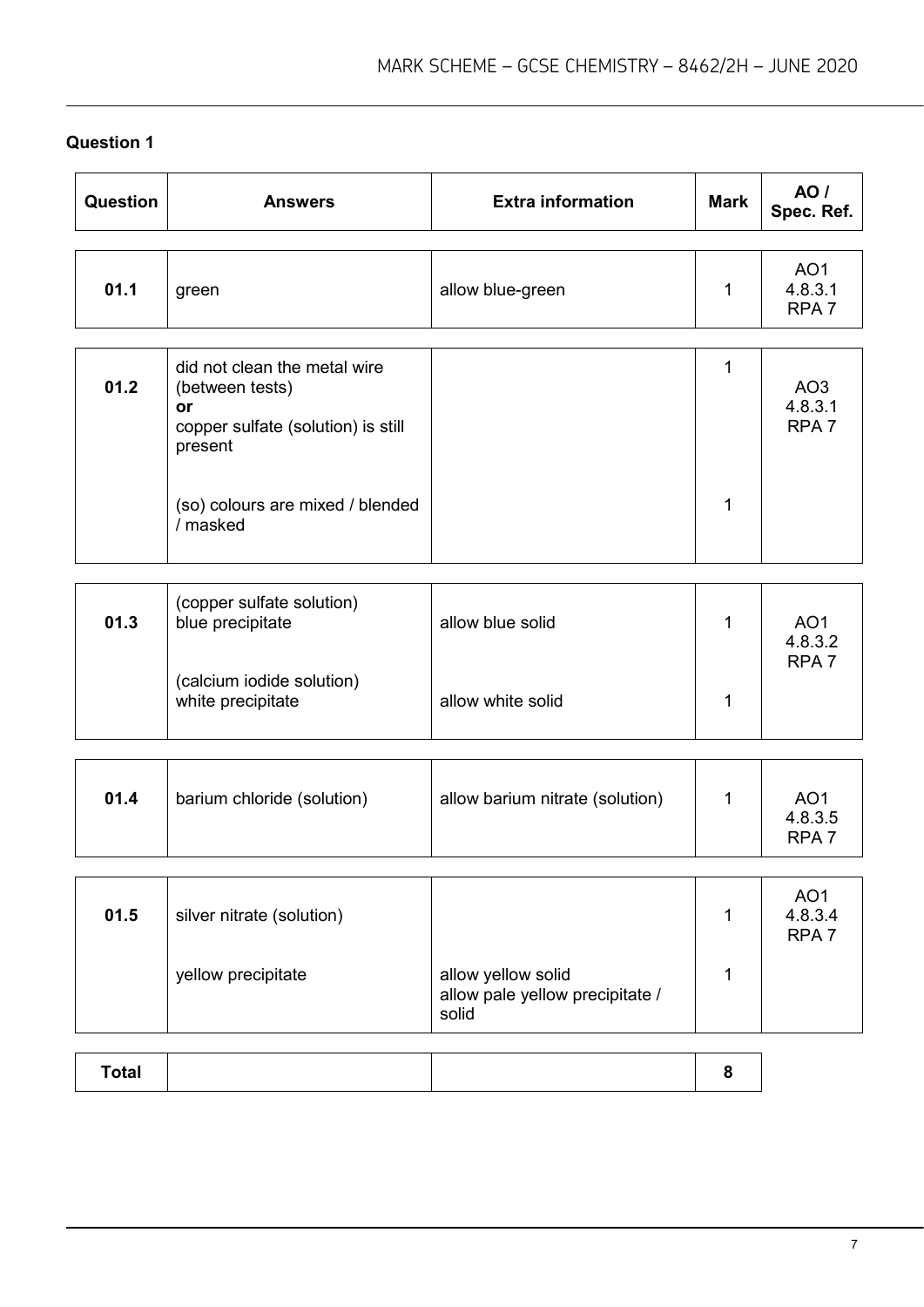| Question | <b>Answers</b>                                                                                                                           |         | AO/<br>Spec. Ref            |
|----------|------------------------------------------------------------------------------------------------------------------------------------------|---------|-----------------------------|
|          |                                                                                                                                          |         |                             |
| 02.1     | Level 2: Relevant points (reasons/causes) are identified, given in<br>detail and logically linked to form a clear account.               | $3 - 4$ | AO <sub>1</sub><br>4.10.1.2 |
|          | <b>Level 1:</b> Points are identified and stated simply, but their relevance<br>is not clear and there is no attempt at logical linking. | $1 - 2$ |                             |
|          | No relevant content                                                                                                                      | 0       |                             |
|          | <b>Indicative content</b>                                                                                                                |         |                             |
|          | • choose an appropriate source of fresh water<br>• such as rivers, streams, lakes, boreholes                                             |         |                             |
|          | • pass through filter beds<br>• (which) removes undissolved solids                                                                       |         |                             |
|          | • sterilise<br>• using chlorine / ozone / UV light<br>• (which) destroys harmful microbes                                                |         |                             |

| <b>Question</b> | <b>Answers</b>                      | <b>Extra information</b> | <b>Mark</b> | AO /<br>Spec. Ref.          |
|-----------------|-------------------------------------|--------------------------|-------------|-----------------------------|
|                 | any one from:                       |                          |             |                             |
| 02.2            | • distillation<br>• reverse osmosis | allow use of membranes   |             | AO <sub>3</sub><br>4.10.1.2 |
|                 |                                     | allow desalination       |             |                             |

| 02.3 | aerobic biological treatment<br>anaerobic digestion<br>liquid effluent | AO <sub>1</sub><br>4.10.1.3 |
|------|------------------------------------------------------------------------|-----------------------------|
|      | grit removal                                                           |                             |
|      | solid sewage sludge<br>screening                                       |                             |
|      | sedimentation                                                          |                             |
|      | additional line from a box on the left negates the mark for that box   |                             |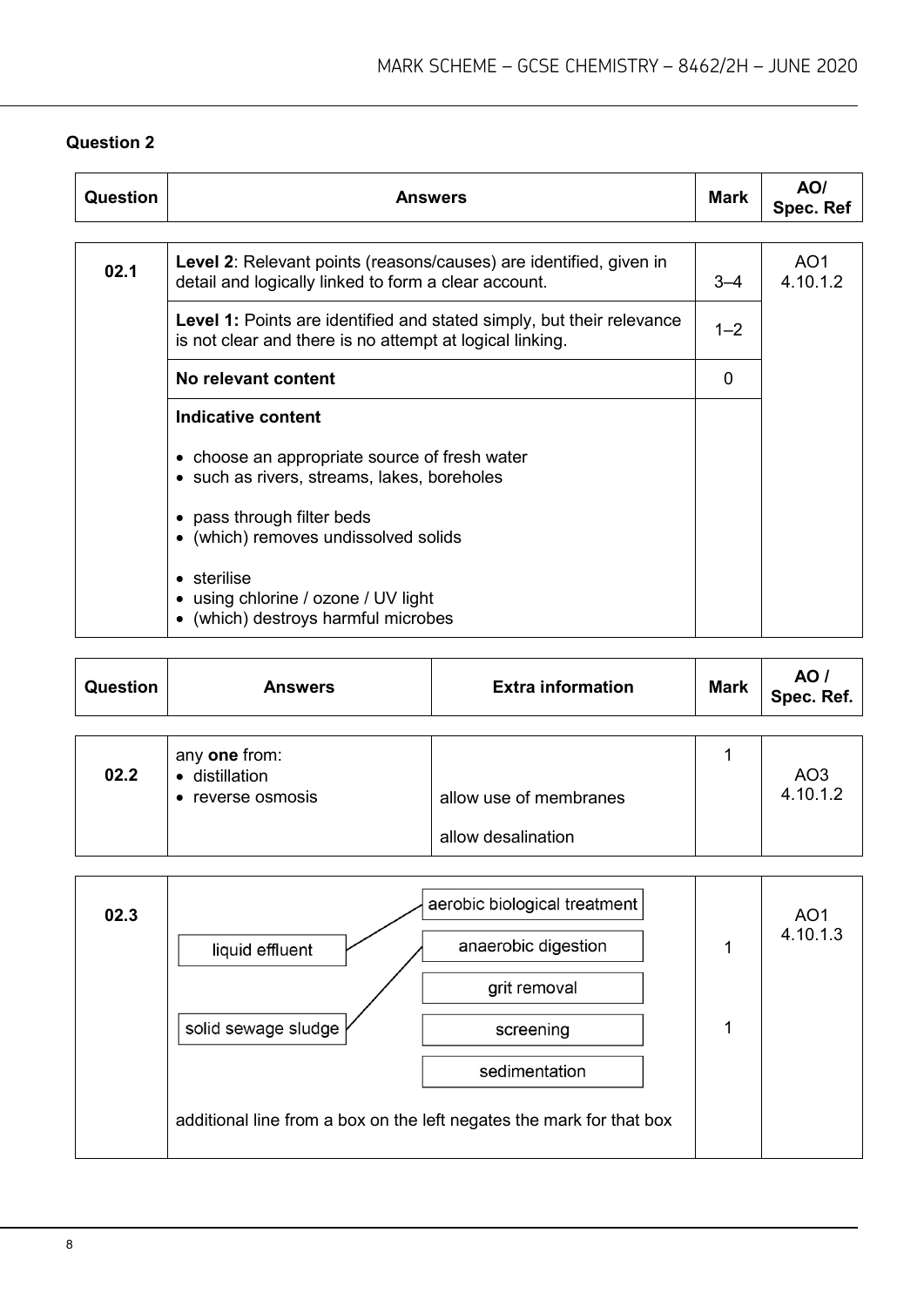# **Question 2 (continued)**

| Question | <b>Answers</b>                                                                                                      | <b>Extra information</b>                                                                                                                             | <b>Mark</b>    | <b>AO</b> /<br>Spec. Ref.   |
|----------|---------------------------------------------------------------------------------------------------------------------|------------------------------------------------------------------------------------------------------------------------------------------------------|----------------|-----------------------------|
|          |                                                                                                                     |                                                                                                                                                      |                |                             |
| 02.4     | 260 x 100<br>1413                                                                                                   |                                                                                                                                                      | 1              | AO <sub>2</sub><br>4.10.1.3 |
|          | $= 18.40056617 \, (%)$                                                                                              |                                                                                                                                                      | 1              |                             |
|          | $= 18.4$ (%)                                                                                                        | allow an answer correctly<br>calculated to 3 significant figures<br>from an incorrect percentage<br>calculation which uses values in<br>the question | 1              |                             |
|          |                                                                                                                     |                                                                                                                                                      |                |                             |
| 02.5     | any one from:<br>• the population increased<br>• more waste water produced<br>• less untreated sewage<br>discharged |                                                                                                                                                      | 1              | AO <sub>3</sub><br>4.10.1.3 |
|          |                                                                                                                     |                                                                                                                                                      |                |                             |
| 02.6     | any two from:<br>• increased demand for food<br>(due to increasing population)                                      | ignore references to cost<br>allow more farming                                                                                                      | $\overline{2}$ | AO <sub>3</sub><br>4.10.1.3 |
|          | • conserves energy / resources                                                                                      | allow more sustainable                                                                                                                               |                |                             |
|          | • landfill space is running out                                                                                     | allow more awareness of the<br>negative environmental impacts<br>of landfill                                                                         |                |                             |
|          |                                                                                                                     | ignore less sent to landfill                                                                                                                         |                |                             |
|          | • increased demand for organic<br>fertiliser                                                                        | allow lifestyle choice for organic<br>food                                                                                                           |                |                             |

| <b>Total</b> |  |
|--------------|--|
|--------------|--|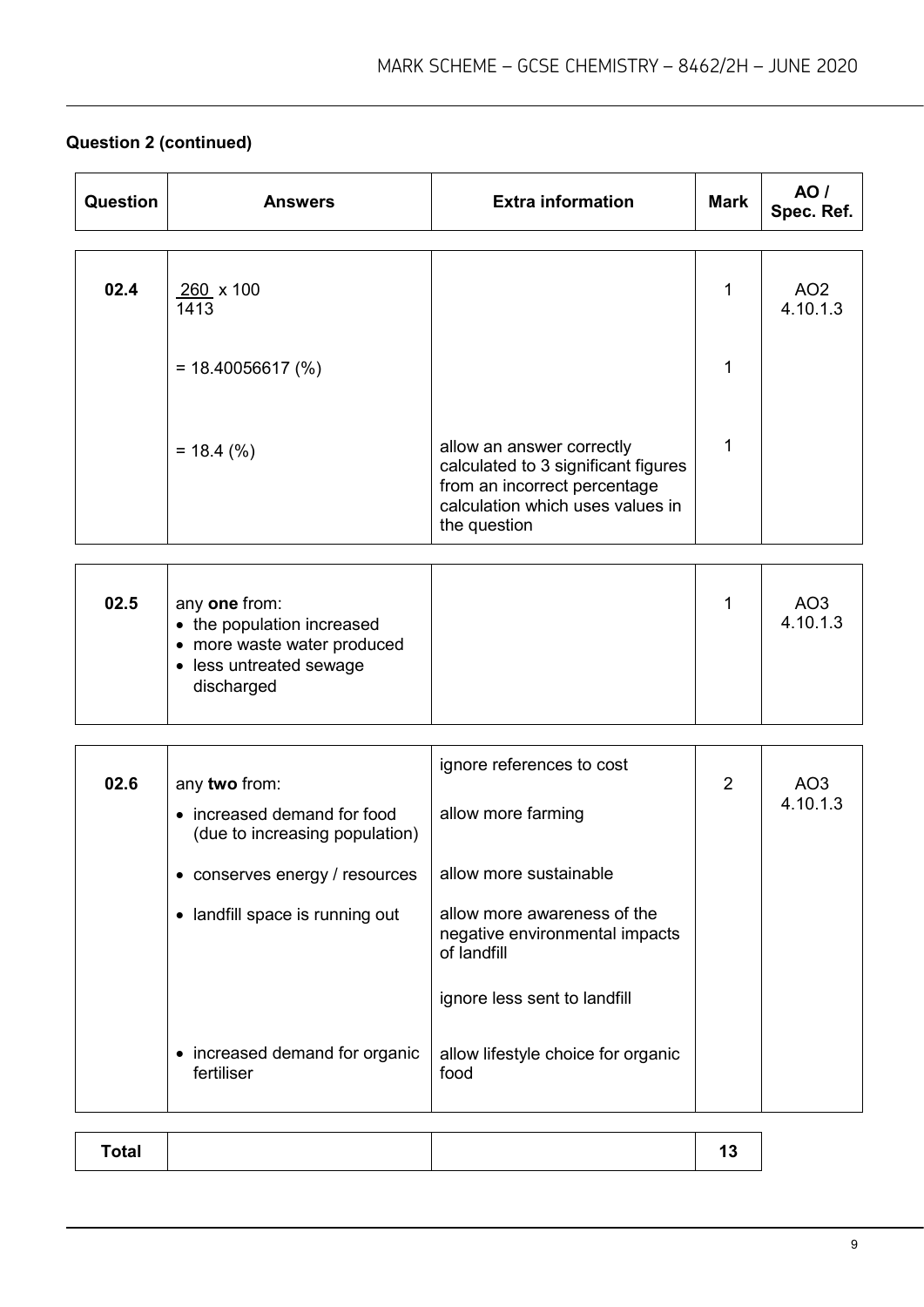| Question | <b>Answers</b>                                                                           | <b>Extra information</b>                                                   | <b>Mark</b> | AO /<br>Spec. Ref.                    |
|----------|------------------------------------------------------------------------------------------|----------------------------------------------------------------------------|-------------|---------------------------------------|
| 03.1     | Hexane<br>Hexene<br>additional line from a box on the left negates the mark for that box | $C_6H_8$<br>$C_6H_{10}$<br>$C_6H_{12}$<br>$C_6H_{14}$<br>$C_6H_{16}$       | 1<br>1      | AO <sub>2</sub><br>4.7.1.1<br>4.7.2.1 |
| 03.2     | (remains) orange<br>(becomes) colourless                                                 | must be in this order<br>allow no (colour) change<br>ignore initial colour | 1<br>1      | AO <sub>2</sub><br>4.7.1.4            |

ignore clear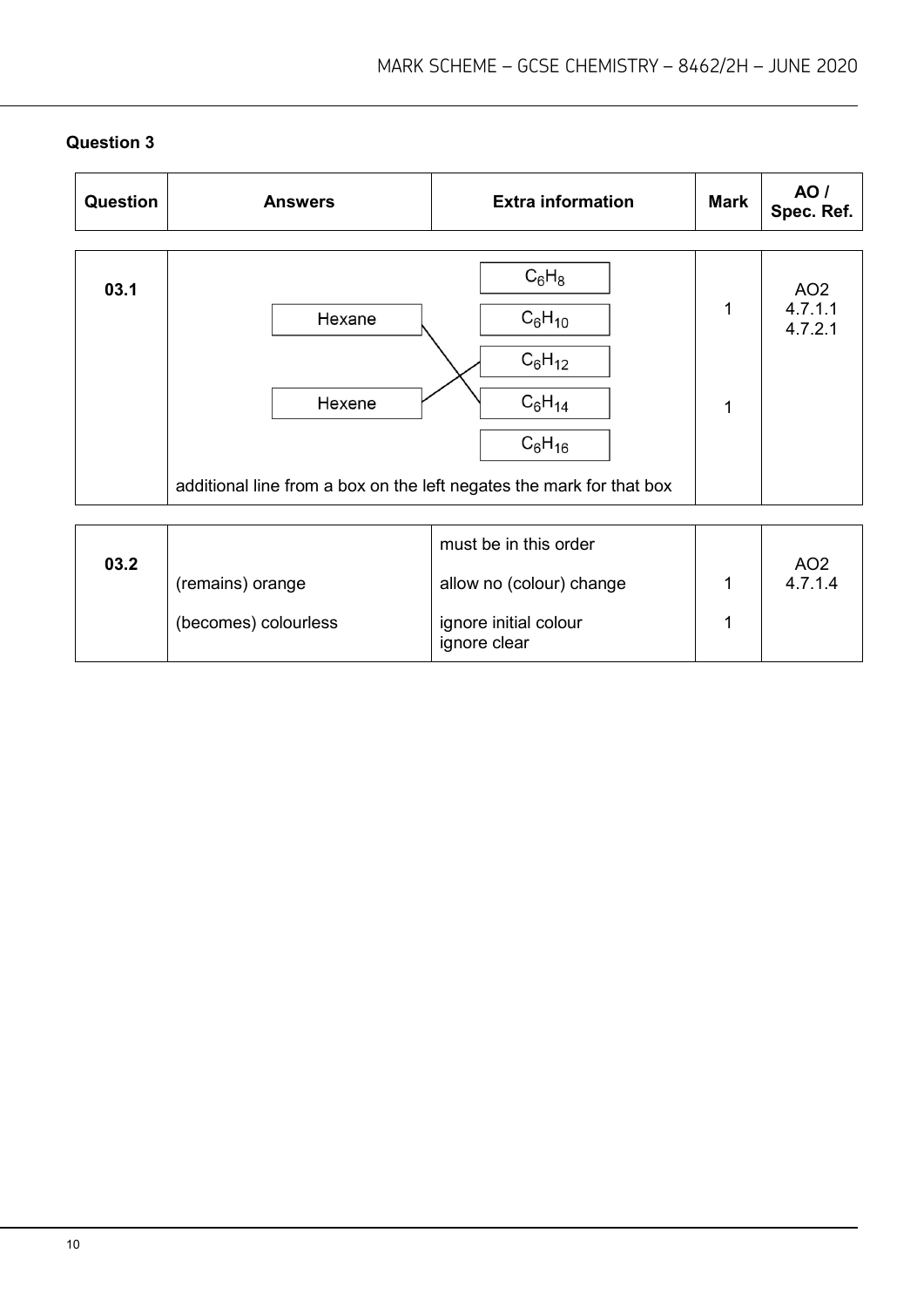# **Question 3 (continued)**

| <b>Question</b> | <b>Answers</b>                                                                                                                                                                                                                                                                                                                                                                                                                                                                                                                                                                                                                                                                                                                                                                                                                                                                                                                                                                                                                                                                                                                                         | <b>Mark</b> | AO/<br>Spec. Ref                                    |
|-----------------|--------------------------------------------------------------------------------------------------------------------------------------------------------------------------------------------------------------------------------------------------------------------------------------------------------------------------------------------------------------------------------------------------------------------------------------------------------------------------------------------------------------------------------------------------------------------------------------------------------------------------------------------------------------------------------------------------------------------------------------------------------------------------------------------------------------------------------------------------------------------------------------------------------------------------------------------------------------------------------------------------------------------------------------------------------------------------------------------------------------------------------------------------------|-------------|-----------------------------------------------------|
| 03.3            | Level 2: Scientifically relevant features are identified; the way(s) in<br>which they are similar/different is made clear and (where<br>appropriate) the magnitude of the similarity/difference is noted.                                                                                                                                                                                                                                                                                                                                                                                                                                                                                                                                                                                                                                                                                                                                                                                                                                                                                                                                              | 4–6         | AO <sub>1</sub><br>AO <sub>2</sub>                  |
|                 | Level 1: Relevant features are identified and differences noted.                                                                                                                                                                                                                                                                                                                                                                                                                                                                                                                                                                                                                                                                                                                                                                                                                                                                                                                                                                                                                                                                                       | $1 - 3$     |                                                     |
|                 | No relevant content                                                                                                                                                                                                                                                                                                                                                                                                                                                                                                                                                                                                                                                                                                                                                                                                                                                                                                                                                                                                                                                                                                                                    | 0           | 4.7.1.1                                             |
|                 | <b>Indicative content</b><br><b>Structure and bonding</b><br>• both are hydrocarbons<br>• both contain two carbon atoms (per molecule)<br>• ethane contains six hydrogen atoms (per molecule)<br>• (but) ethene contains four hydrogen atoms (per molecule)<br>• both have covalent bonds<br>• ethane contains a single C-C bond<br>• (but) ethene contains a double bond<br>• both contain C-H bonds<br>• both small molecules<br><b>Reactions</b><br>• both react with oxygen in complete combustion reactions<br>• to produce water and carbon dioxide<br>• both react with oxygen in incomplete combustion reactions<br>• to produce water, carbon monoxide and carbon<br>• incomplete combustion is more likely with ethene<br>• ethene decolourises bromine water<br>• (but) ethane does not decolourise bromine water<br>• ethene is more reactive (than ethane)<br>• ethene can react with hydrogen (to produce ethane)<br>• ethene can react with water (to produce ethanol)<br>• ethene can react with halogens (to produce halogenoalkanes)<br>• ethene can undergo addition reactions<br>• ethene can polymerise (to produce poly(ethene)) |             | 4.7.1.3<br>4.7.1.4<br>4.7.2.1<br>4.7.2.2<br>4.9.3.1 |
|                 | ignore physical properties<br>ignore references to flammability                                                                                                                                                                                                                                                                                                                                                                                                                                                                                                                                                                                                                                                                                                                                                                                                                                                                                                                                                                                                                                                                                        |             |                                                     |

| <b>Total</b><br>ιu |
|--------------------|
|--------------------|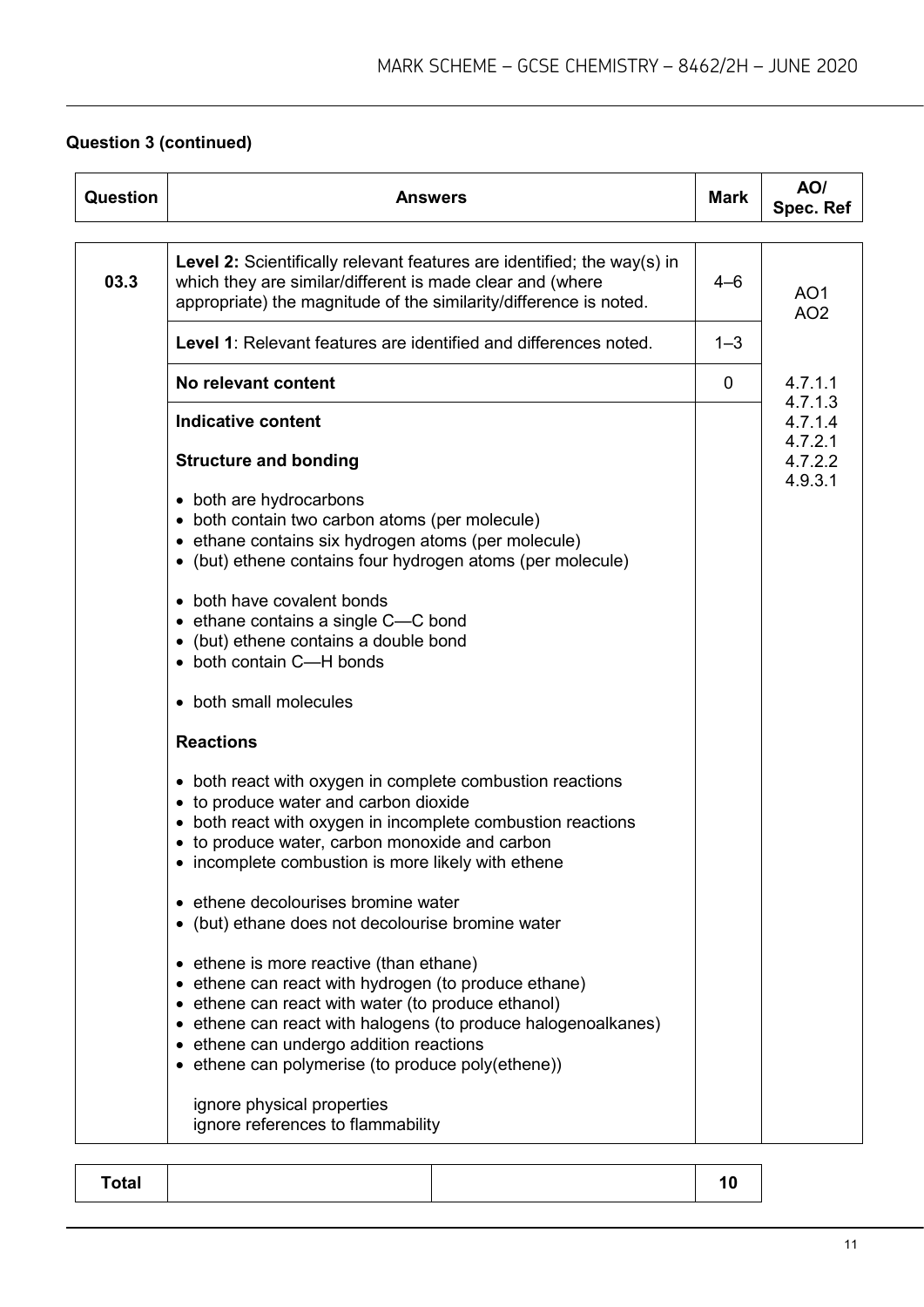| 5.7<br>1<br>$0.60 = \frac{1}{distance}$ moved by solvent<br>04.1<br>AO <sub>2</sub><br>4.8.1.3<br>RPA <sub>6</sub><br>1<br>(distance moved by solvent =)<br>5.7<br>0.60<br>1<br>$= 9.5$ (cm)<br>04.2<br>some of the compounds are<br>allow there are only two<br>AO <sub>3</sub><br>1<br>compounds that are coloured (in<br>4.8.1.3<br>colourless (in solution)<br>RPA6<br>solution)<br>or<br>dyes / compounds have the<br>same $R_f$ values<br>allow the solvent front to travel<br>04.3<br>AO <sub>3</sub><br>1<br>4.8.1.3<br>further<br>RPA <sub>6</sub><br>use a different solvent<br>1<br>04.4<br>so that the (shade of) green is<br>allow because the green ink is a<br>1<br>AO <sub>3</sub><br>formulation<br>4.8.1.2<br>the same<br>04.5<br>AO <sub>3</sub><br>the dye is less soluble in the<br>1<br>new solvent and more attracted<br>4.8.1.3<br>to the new paper | Question | <b>Answers</b> | <b>Extra information</b> | <b>Mark</b> | <b>AO</b> /<br>Spec. Ref. |
|-----------------------------------------------------------------------------------------------------------------------------------------------------------------------------------------------------------------------------------------------------------------------------------------------------------------------------------------------------------------------------------------------------------------------------------------------------------------------------------------------------------------------------------------------------------------------------------------------------------------------------------------------------------------------------------------------------------------------------------------------------------------------------------------------------------------------------------------------------------------------------|----------|----------------|--------------------------|-------------|---------------------------|
|                                                                                                                                                                                                                                                                                                                                                                                                                                                                                                                                                                                                                                                                                                                                                                                                                                                                             |          |                |                          |             |                           |
|                                                                                                                                                                                                                                                                                                                                                                                                                                                                                                                                                                                                                                                                                                                                                                                                                                                                             |          |                |                          |             |                           |
|                                                                                                                                                                                                                                                                                                                                                                                                                                                                                                                                                                                                                                                                                                                                                                                                                                                                             |          |                |                          |             |                           |
|                                                                                                                                                                                                                                                                                                                                                                                                                                                                                                                                                                                                                                                                                                                                                                                                                                                                             |          |                |                          |             |                           |
|                                                                                                                                                                                                                                                                                                                                                                                                                                                                                                                                                                                                                                                                                                                                                                                                                                                                             |          |                |                          |             |                           |
|                                                                                                                                                                                                                                                                                                                                                                                                                                                                                                                                                                                                                                                                                                                                                                                                                                                                             |          |                |                          |             |                           |
|                                                                                                                                                                                                                                                                                                                                                                                                                                                                                                                                                                                                                                                                                                                                                                                                                                                                             |          |                |                          |             |                           |
|                                                                                                                                                                                                                                                                                                                                                                                                                                                                                                                                                                                                                                                                                                                                                                                                                                                                             |          |                |                          |             |                           |
|                                                                                                                                                                                                                                                                                                                                                                                                                                                                                                                                                                                                                                                                                                                                                                                                                                                                             |          |                |                          |             |                           |
| <b>Total</b><br>8                                                                                                                                                                                                                                                                                                                                                                                                                                                                                                                                                                                                                                                                                                                                                                                                                                                           |          |                |                          |             |                           |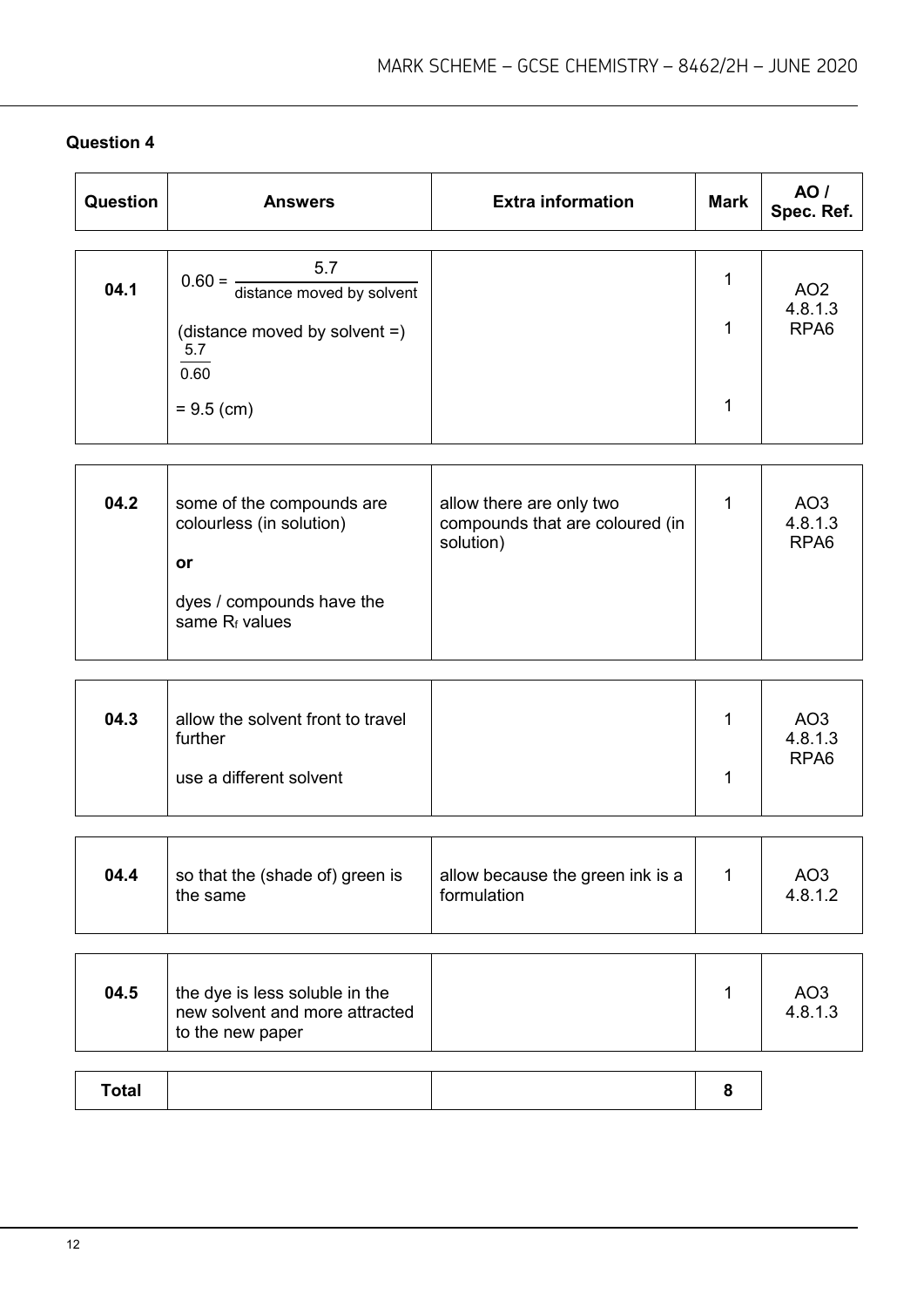| Question | <b>Answers</b>                                                                                                                                                                                                                | <b>Extra information</b>                          | <b>Mark</b> | AO /<br>Spec. Ref. |
|----------|-------------------------------------------------------------------------------------------------------------------------------------------------------------------------------------------------------------------------------|---------------------------------------------------|-------------|--------------------|
|          |                                                                                                                                                                                                                               |                                                   |             |                    |
| 05.1     | any two from:<br>energy used in:<br>• extraction of raw materials<br>• processing raw materials<br>manufacturing<br>$\bullet$<br>• transportation<br>$\bullet$ cleaning<br>non-disposable plates<br>· disposal<br>• recycling | allow energy used to make food<br>plate materials | 2           | AO3<br>4.10.2.1    |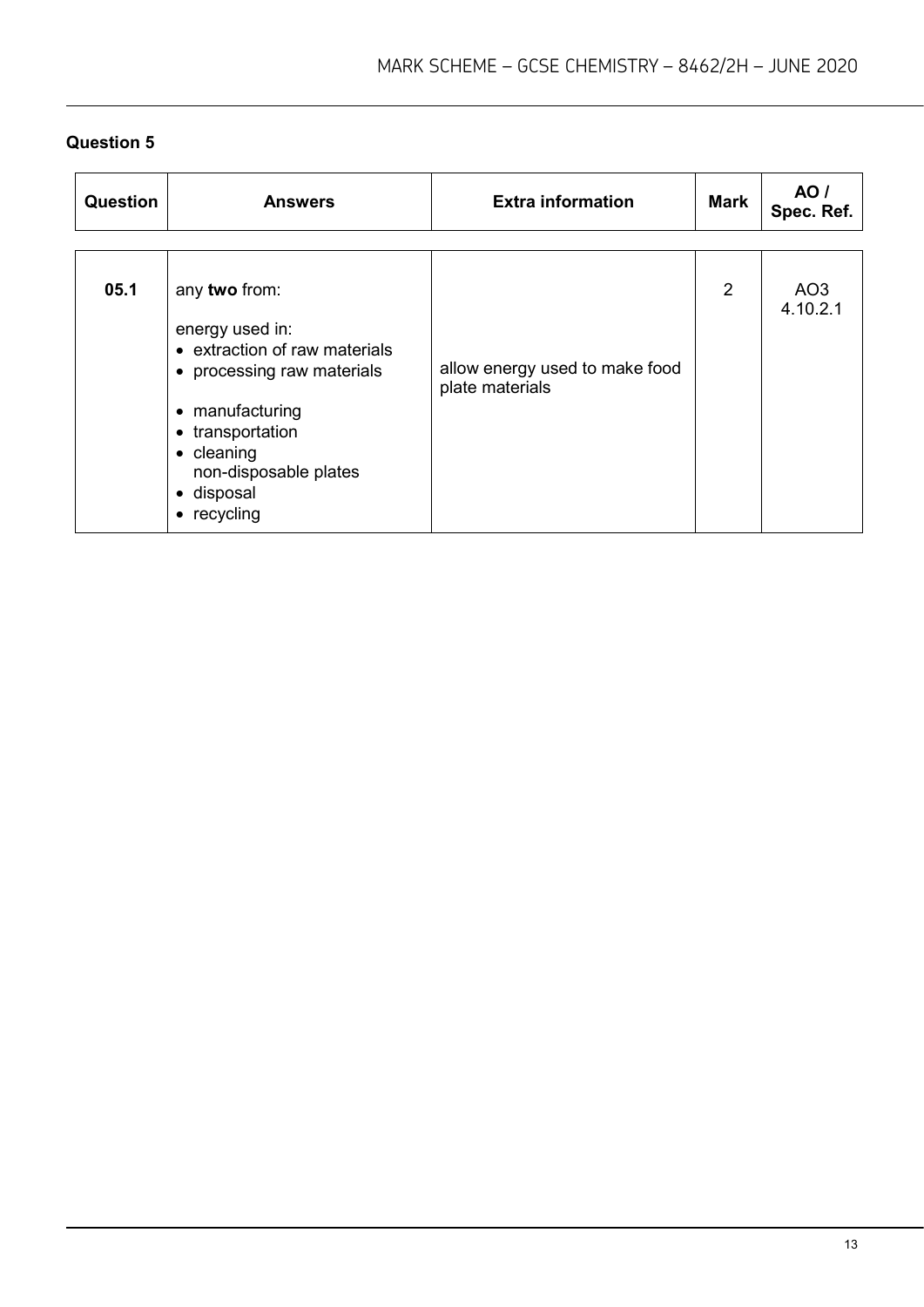# **Question 5 (continued)**

| Question | Answers                                                                                                                                                                                                  | <b>Mark</b> | AO/<br>Spec. Ref                 |
|----------|----------------------------------------------------------------------------------------------------------------------------------------------------------------------------------------------------------|-------------|----------------------------------|
| 05.2     | Level 2: A judgement, strongly linked and logically supported by a<br>sufficient range of correct reasons, is given.                                                                                     | $3 - 4$     | AO <sub>3</sub>                  |
|          | <b>Level 1:</b> Some logically linked reasons are given. There may also<br>be a simple judgement.                                                                                                        | $1 - 2$     | 4.10.1.1<br>4.10.2.1<br>4.10.2.2 |
|          | No relevant content                                                                                                                                                                                      | $\Omega$    |                                  |
|          | <b>Indicative content</b>                                                                                                                                                                                |             |                                  |
|          | <b>Raw materials</b><br>Trees are renewable<br>$\bullet$<br>• Crude oil and clay are finite                                                                                                              |             |                                  |
|          | <b>Manufacturing and packaging</b><br>• Paper plates use the least packaging so conserve raw materials<br>• Paper plates need less transportation overall as more plates in a<br>10 $dm^3$ cardboard box |             |                                  |
|          | Use and operation<br>• Paper plates are single use so must be replaced most often<br>• Ceramic plates last longer than polymer plates so must be<br>replaced less often                                  |             |                                  |
|          | <b>Disposal</b><br>• Polymer / ceramic plates take up landfill which is running out<br>• Paper / polymer plates can be used to make new products<br>• Recycling conserves raw materials                  |             |                                  |
|          | <b>Reasoned judgement</b>                                                                                                                                                                                |             |                                  |

| <b>Question</b> | <b>Answers</b>                                    | <b>Extra information</b>                                    | <b>Mark</b> | AO /<br>Spec. Ref.          |
|-----------------|---------------------------------------------------|-------------------------------------------------------------|-------------|-----------------------------|
|                 |                                                   |                                                             |             |                             |
| 05.3            | (wet) clay is shaped<br>(and) heated in a furnace | allow (and) heated in a kiln /<br>oven<br>allow (and) fired | 1<br>1      | AO <sub>1</sub><br>4.10.3.3 |

| <b>Total</b> |  |
|--------------|--|
|--------------|--|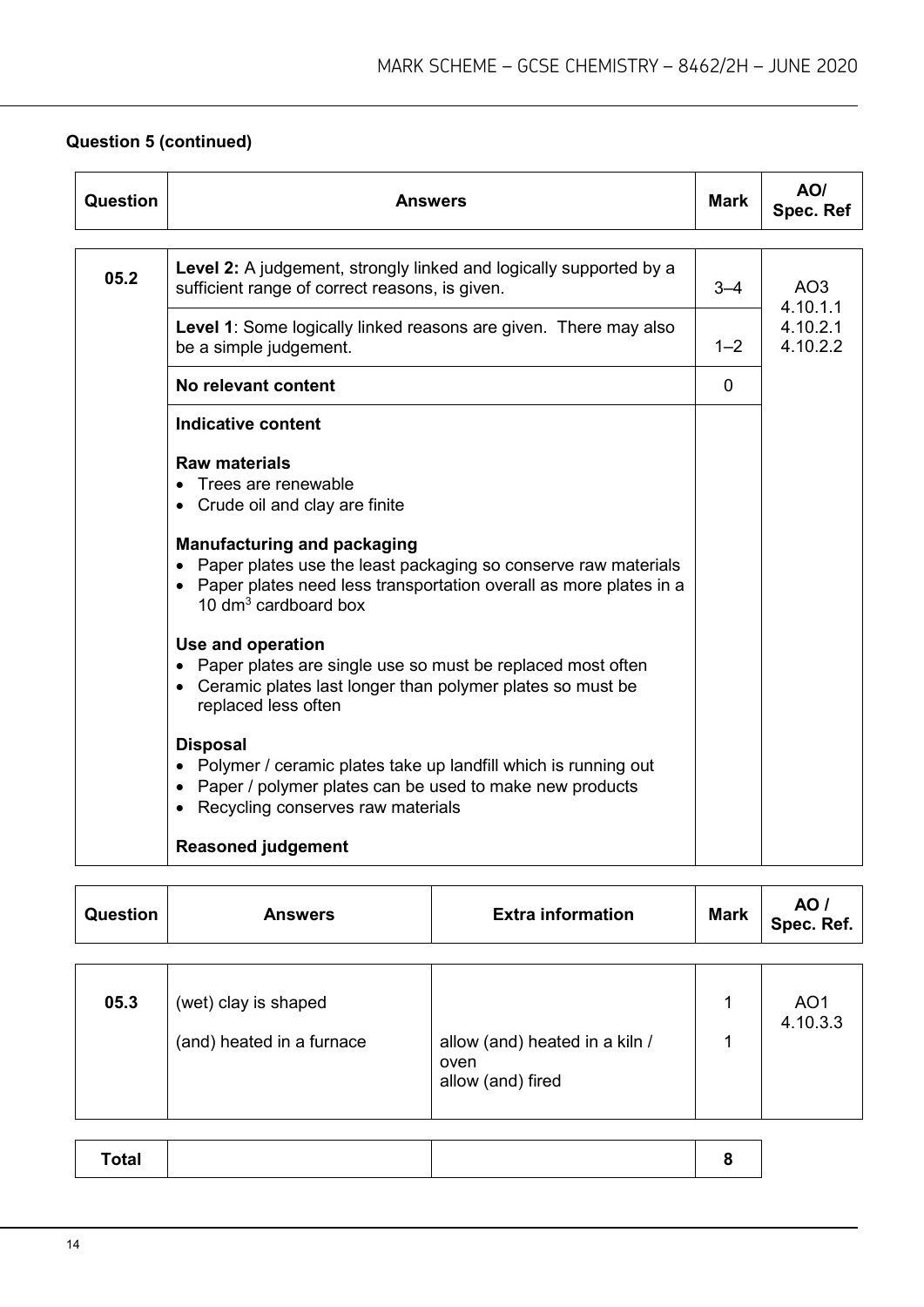| <b>Question</b> | <b>Answers</b>                                                                                                                                                 | <b>Extra information</b>                                                       | <b>Mark</b>       | <b>AO</b> /<br>Spec. Ref.                                                                      |
|-----------------|----------------------------------------------------------------------------------------------------------------------------------------------------------------|--------------------------------------------------------------------------------|-------------------|------------------------------------------------------------------------------------------------|
| 06.1            | incomplete combustion<br>(because of) insufficient oxygen                                                                                                      | max 1 mark if soot wrongly<br>identified                                       | $\mathbf{1}$<br>1 | AO <sub>1</sub><br>4.9.3.1                                                                     |
| 06.2            | sulfur reacts with oxygen to form<br>sulfur dioxide<br>(so) less sulfur dioxide emitted<br>(so) less acid rain<br>(so less) limestone reacts with<br>acid rain | allow $SO2$ for sulfur dioxide<br>allow sulfur burns to form sulfur<br>dioxide | 1<br>1<br>1<br>1  | AO <sub>1</sub><br>AO <sub>1</sub><br>AO <sub>2</sub><br>AO <sub>2</sub><br>4.9.3.1<br>4.9.3.2 |
| 06.3            | (car engines work at) high<br>temperatures<br>(so in the engine) nitrogen (from                                                                                |                                                                                | 1<br>1            | AO <sub>1</sub><br>4.9.3.1                                                                     |

| <b>Total</b> |  |  |
|--------------|--|--|

(so in the engine) nitrogen (from air) reacts with oxygen (from air)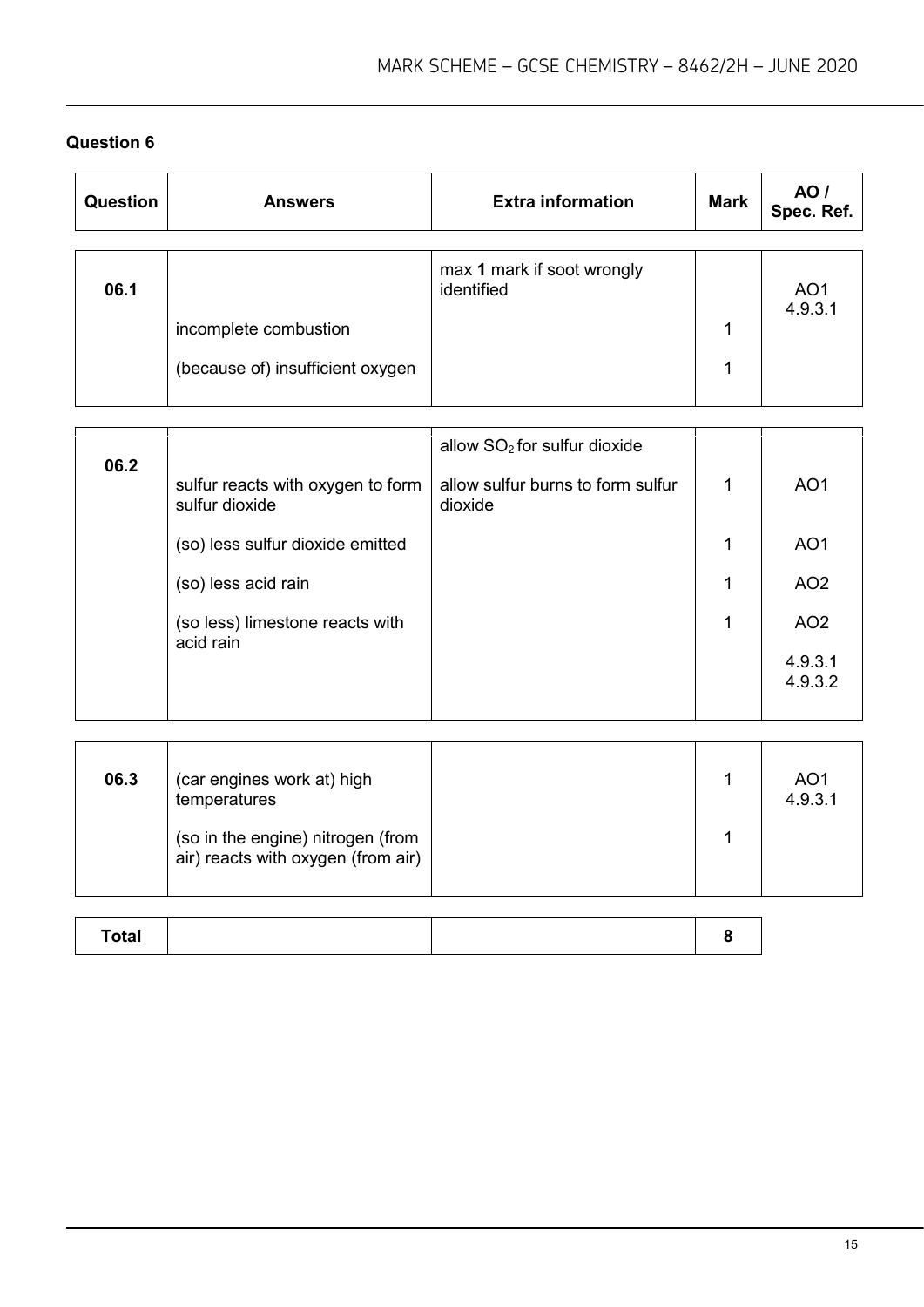| Question | <b>Answers</b>                                                                                                                                                                                                | <b>Extra information</b>                                                                                               | <b>Mark</b>       | <b>AO</b> /<br>Spec. Ref.                                                              |
|----------|---------------------------------------------------------------------------------------------------------------------------------------------------------------------------------------------------------------|------------------------------------------------------------------------------------------------------------------------|-------------------|----------------------------------------------------------------------------------------|
| 07.1     | <b>HCOOH</b><br>propanoic acid                                                                                                                                                                                | allow HCO <sub>2</sub> H                                                                                               | $\mathbf 1$<br>1  | AO <sub>1</sub><br>4.7.2.4                                                             |
| 07.2     | incomplete / partial ionisation<br>(because) reaction is reversible                                                                                                                                           | allow incomplete / partial<br>dissociation<br>allow (because) reaction is in<br>equilibrium                            | $\mathbf{1}$<br>1 | AO3<br>4.7.2.4                                                                         |
| 07.3     | mass (of flask and contents)<br>decreases<br>(because) carbon dioxide is<br>produced<br>(and) carbon dioxide escapes<br>(from the flask)                                                                      | allow 1 mark for the gas<br>produced escapes (from the<br>flask)                                                       | 1<br>1<br>1       | AO <sub>1</sub><br>AO <sub>2</sub><br>AO <sub>2</sub><br>4.3.1.3<br>4.7.2.4            |
| 07.4     | $(0.01 \text{ mol/dm}^3)$ methanoic acid<br>has a lower pH<br>(so 0.01 mol/dm <sup>3</sup> ) methanoic<br>acid has a higher concentration<br>of hydrogen ions<br>(therefore) more collisions per<br>unit time | allow converse argument for<br>ethanoic acid<br>allow (0.01 mol/dm <sup>3</sup> ) methanoic<br>acid is a stronger acid | 1<br>1<br>1       | AO <sub>2</sub><br>AO <sub>2</sub><br>AO <sub>3</sub><br>4.6.1.2<br>4.6.1.3<br>4.7.2.4 |
| 07.5     | ethyl ethanoate                                                                                                                                                                                               |                                                                                                                        | 1                 | AO <sub>1</sub><br>4.7.2.4                                                             |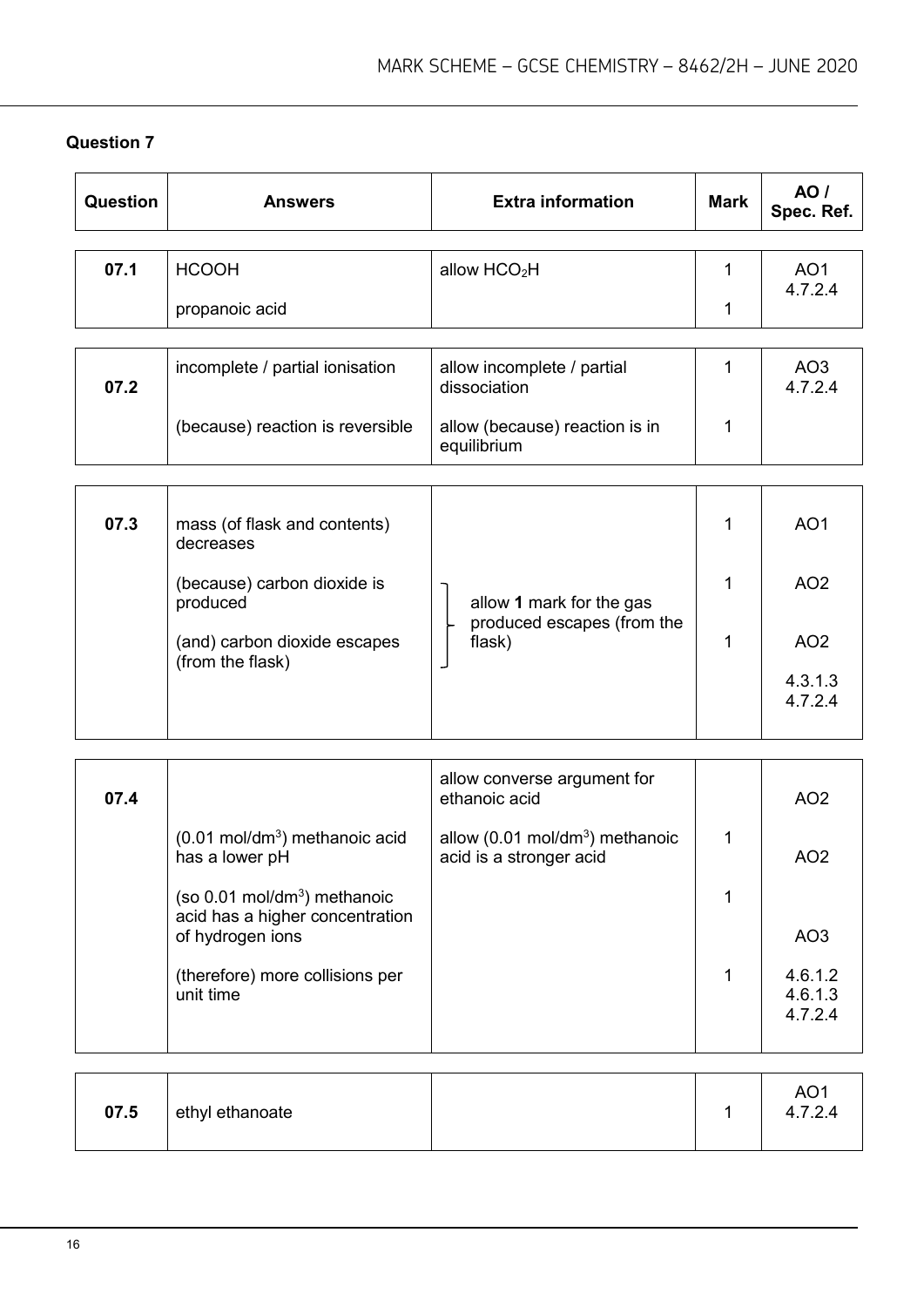# **Question 7 (continued)**

| <b>Question</b> | <b>Answers</b>                               | <b>Extra information</b> | <b>Mark</b> | AO /<br>Spec. Ref.                    |
|-----------------|----------------------------------------------|--------------------------|-------------|---------------------------------------|
| 07.6            | H P P H<br>H-C-C-O-C-H<br>H H H H<br>H H H H |                          | 1           | AO <sub>2</sub><br>4.7.2.4<br>4.7.3.2 |
| <b>Total</b>    |                                              |                          | 12          |                                       |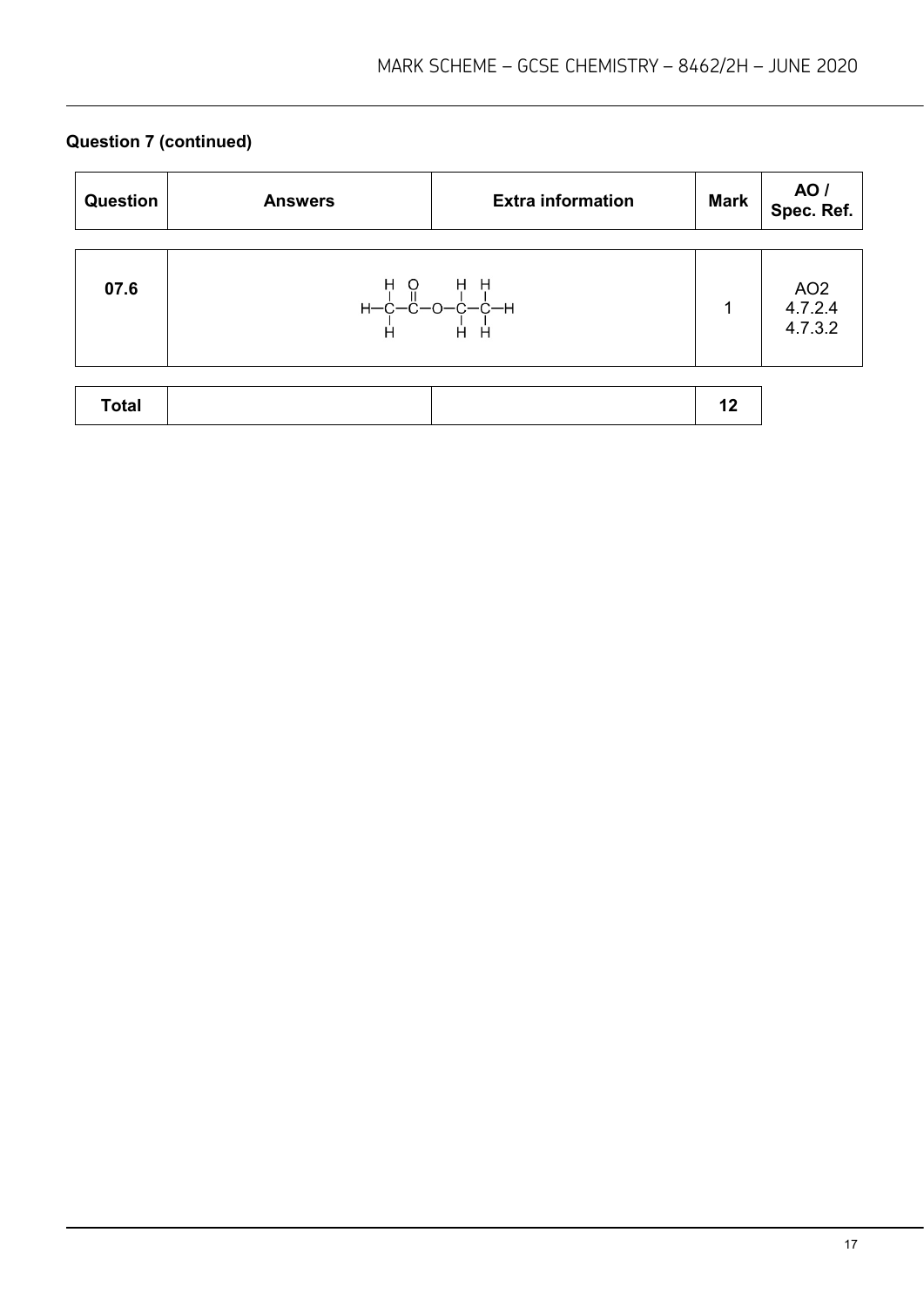| <b>Question</b> | <b>Answers</b>                               | <b>Extra information</b>                                                                                          | <b>Mark</b>    | <b>AO</b> /<br>Spec. Ref.  |
|-----------------|----------------------------------------------|-------------------------------------------------------------------------------------------------------------------|----------------|----------------------------|
|                 |                                              |                                                                                                                   |                |                            |
| 08.1            | all seven points plotted<br>correctly        | allow a tolerance of $\pm\frac{1}{2}$ small<br>square<br>allow 1 mark for five or six<br>points plotted correctly | $\overline{2}$ | AO <sub>2</sub><br>4.6.1.1 |
|                 |                                              |                                                                                                                   |                |                            |
|                 | line of best fit                             |                                                                                                                   | 1              |                            |
|                 |                                              |                                                                                                                   |                |                            |
| 08.2            | 0.0038 and 0.0014                            |                                                                                                                   | 1              | AO <sub>2</sub><br>4.6.1.1 |
|                 | $0.0038 - 0.0014$<br>$105 - 20$              | allow correct use of incorrectly<br>determined mole value(s)                                                      | $\mathbf{1}$   |                            |
|                 | $= 0.000028$<br>or<br>$= 2.8 \times 10^{-5}$ |                                                                                                                   | 1              |                            |
|                 | mol/s                                        | allow moles per second                                                                                            | 1              |                            |
|                 |                                              | allow converse atotomont for                                                                                      |                |                            |

| 08.3 | (for large lumps) a smaller<br>number of moles of gas is<br>collected in the same time<br>or                                                            | allow converse statement for<br>small lumps                                             | AO <sub>2</sub><br>4.6.1.1 |
|------|---------------------------------------------------------------------------------------------------------------------------------------------------------|-----------------------------------------------------------------------------------------|----------------------------|
|      | (for large lumps) more time is<br>needed to collect the same<br>number of moles of gas<br>or<br>the line (of best fit for large<br>lumps) is less steep | allow the line (of best fit for large<br>lumps) takes more time to<br>become horizontal |                            |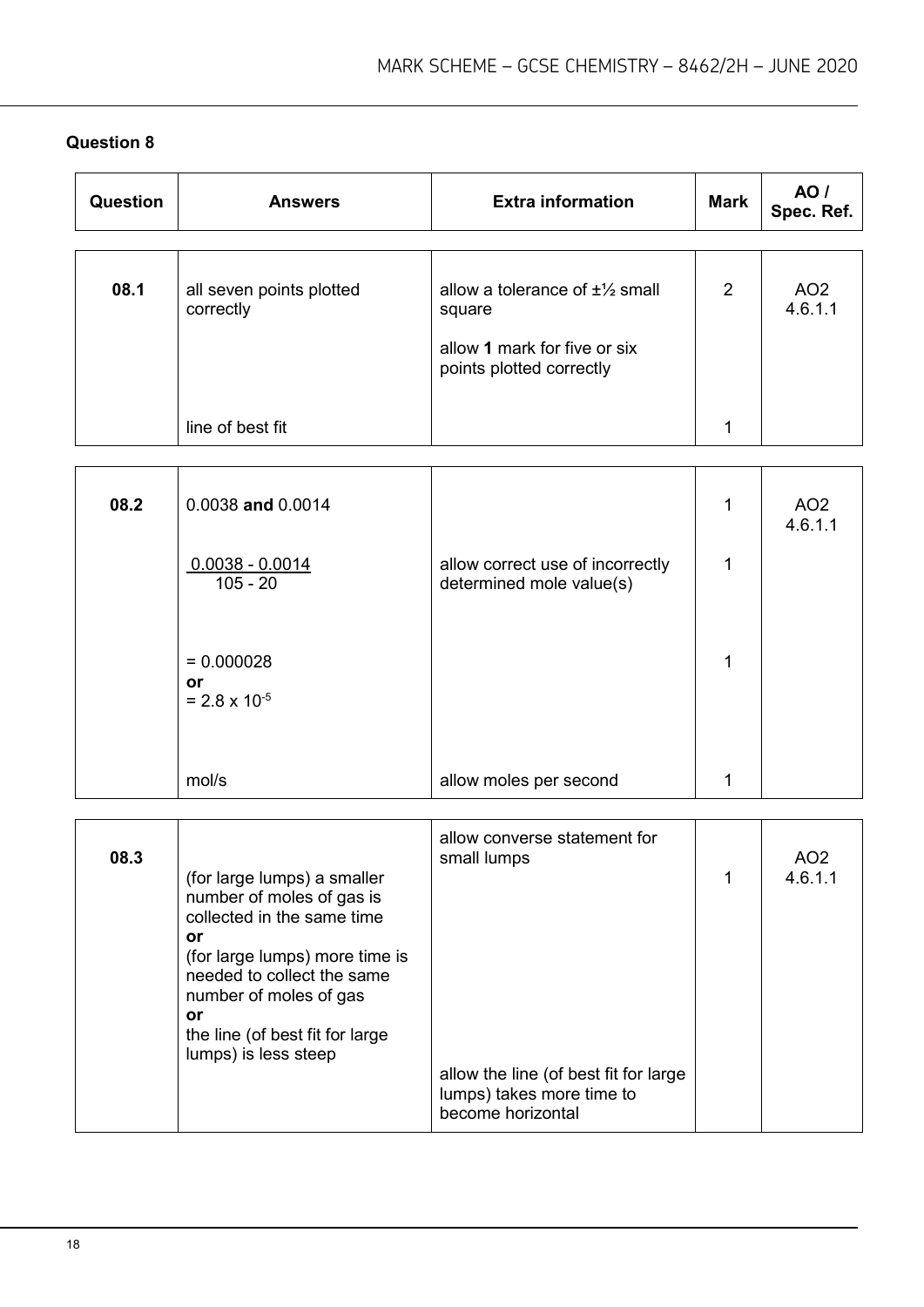| Question | <b>Answers</b>                                                                 | <b>Extra information</b>                                                                                     | <b>Mark</b> | <b>AO</b> /<br>Spec. Ref.             |
|----------|--------------------------------------------------------------------------------|--------------------------------------------------------------------------------------------------------------|-------------|---------------------------------------|
|          |                                                                                |                                                                                                              |             |                                       |
| 08.4     | (surface area = $6 \times 0.5 \times 0.5$ ) =<br>1.5 (cm <sup>2</sup> )        |                                                                                                              | 1           | AO <sub>2</sub><br>4.6.1.3            |
|          | $\text{(volume = } 0.5 \times 0.5 \times 0.5) =$<br>$0.125$ (cm <sup>3</sup> ) |                                                                                                              | 1           |                                       |
|          | (surface area : volume =)<br>12:1                                              | allow correctly calculated ratio<br>using incorrectly calculated<br>values for surface area and/or<br>volume | 1           |                                       |
|          |                                                                                |                                                                                                              |             |                                       |
| 08.5     | decreases by a factor of 10                                                    | allow 10 times smaller<br>allow one tenth<br>allow 1/10<br>allow 1 : 10 (large cube to small<br>cube)        | 1           | AO <sub>2</sub><br>4.2.4.1<br>4.6.1.3 |
|          |                                                                                |                                                                                                              |             |                                       |

# **Question 8 (continued)**

|--|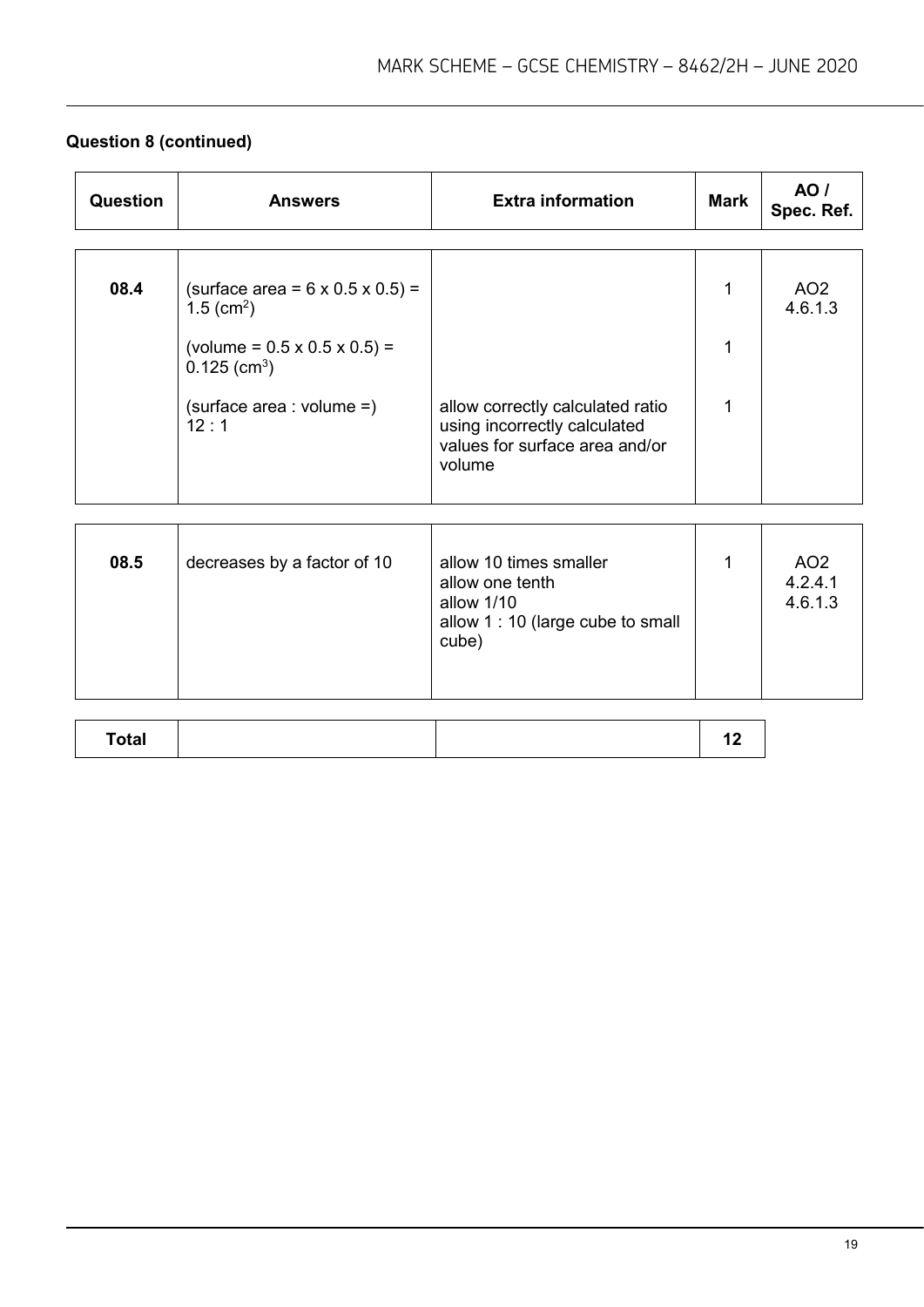| Question | <b>Answers</b>               | <b>Extra information</b>                                                                                     | <b>Mark</b>      | <b>AO</b> /<br>Spec. Ref.             |
|----------|------------------------------|--------------------------------------------------------------------------------------------------------------|------------------|---------------------------------------|
|          |                              |                                                                                                              |                  |                                       |
| 09.1     | test: (use a) glowing splint | do not accept burning splint                                                                                 | $\mathbf{1}$     | AO <sub>1</sub><br>4.8.2.2            |
|          | result: relights             | dependent on correct test in<br>MP <sub>1</sub>                                                              | $\mathbf{1}$     | 4.9.1.3                               |
|          |                              | ignore with a pop                                                                                            |                  |                                       |
|          |                              |                                                                                                              |                  |                                       |
| 09.2     | starch                       |                                                                                                              | $\mathbf{1}$     | AO <sub>1</sub><br>4.7.3.4            |
|          | cellulose                    |                                                                                                              | $\mathbf{1}$     |                                       |
|          |                              | allow glycogen                                                                                               |                  |                                       |
|          |                              |                                                                                                              |                  |                                       |
| 09.3     | $\overline{2}$               |                                                                                                              | $\mathbf{1}$     | AO <sub>1</sub><br>4.7.3.3            |
|          |                              |                                                                                                              |                  |                                       |
| 09.4     | water                        | allow $H_2O$                                                                                                 | 1                | AO <sub>1</sub><br>4.7.3.3            |
|          |                              |                                                                                                              |                  |                                       |
| 09.5     | ammonia<br>nitrogen          |                                                                                                              | $\mathbf 1$<br>1 | AO <sub>3</sub><br>4.7.3.3<br>4.9.1.2 |
|          |                              | if no other mark awarded, allow<br>1 mark for NO / $NO2$ / $N2O$ / $NOx$<br>or equivalent named<br>compounds |                  |                                       |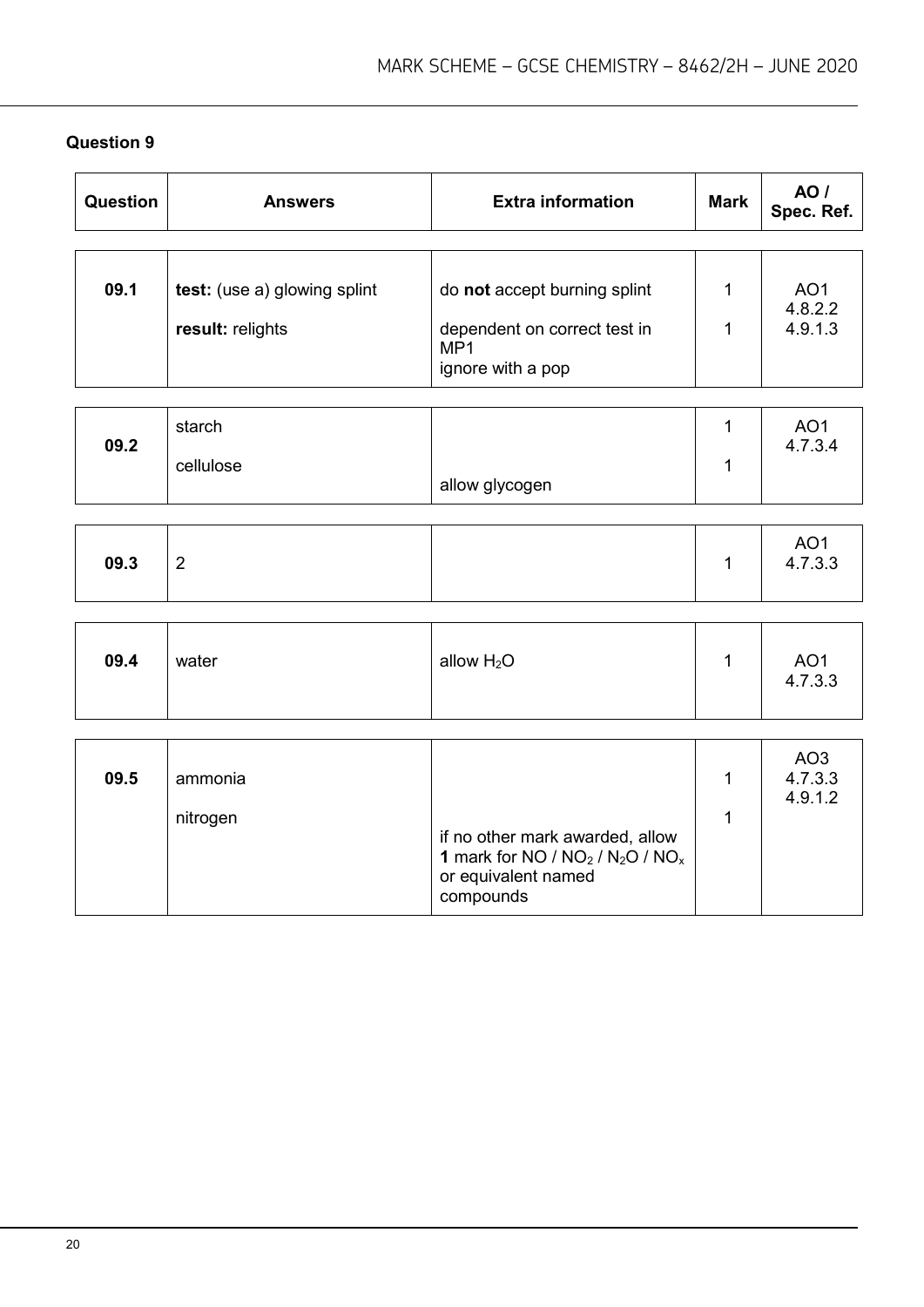# **Question 9 (continued)**

| Question | <b>Answers</b>                             | <b>Extra information</b>                                                                         | <b>Mark</b> | AO /<br>Spec. Ref.         |
|----------|--------------------------------------------|--------------------------------------------------------------------------------------------------|-------------|----------------------------|
|          |                                            |                                                                                                  |             |                            |
| 09.6     | two polymer chains                         | allow two polymer strands                                                                        |             | AO <sub>1</sub><br>4.7.3.4 |
|          | four (different) monomers /<br>nucleotides | allow four (different) bases<br>allow cytosine, guanine, adenine<br>and thymine<br>allow C G A T |             |                            |
|          | (double) helix                             | allow spiral                                                                                     |             |                            |
|          |                                            | if no other mark awarded, allow<br>1 mark for DNA                                                |             |                            |
|          |                                            |                                                                                                  |             |                            |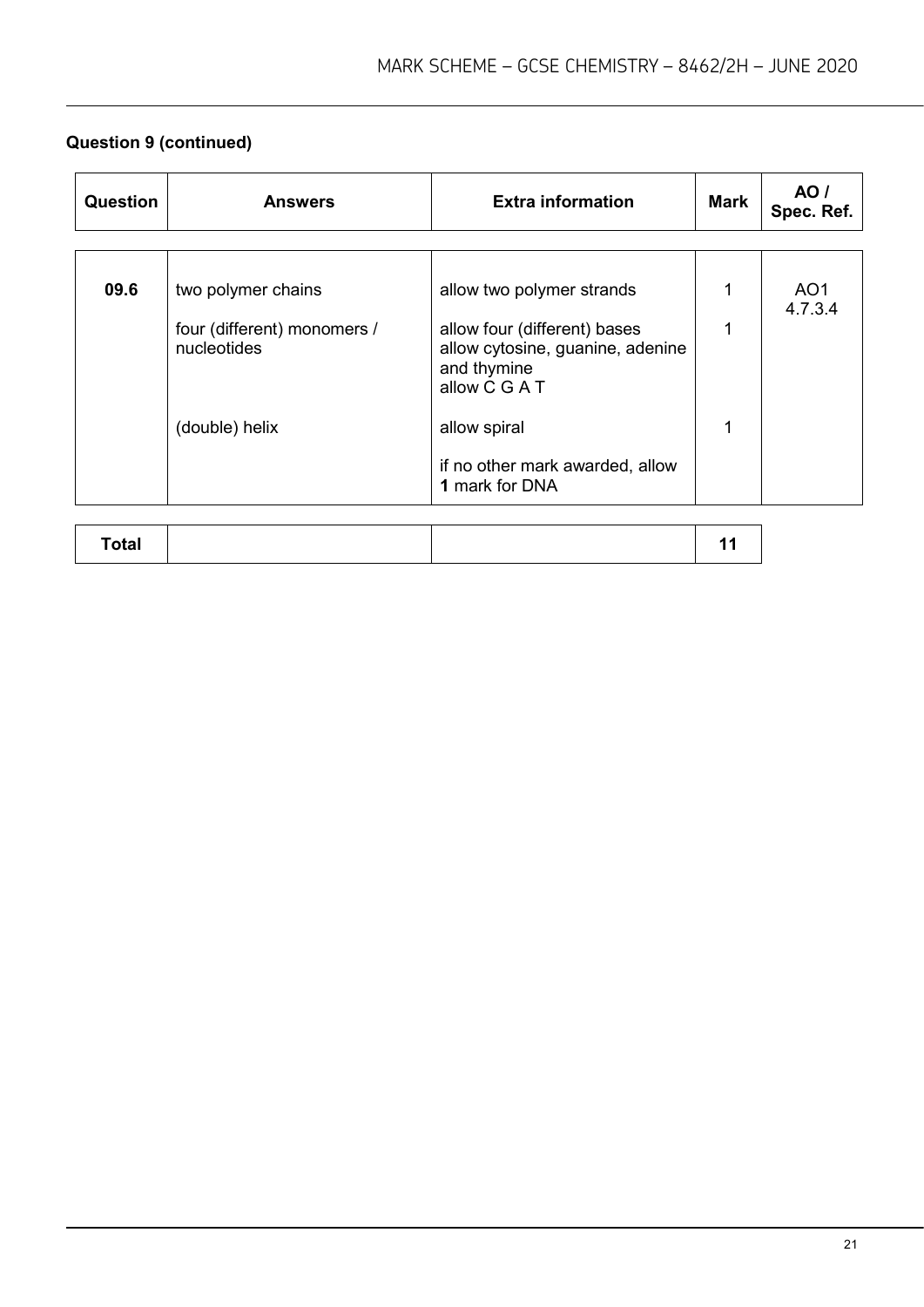| Question | <b>Answers</b>                                                                       | <b>Extra information</b>                                                                                        | <b>Mark</b>  | <b>AO</b> /<br>Spec. Ref.             |
|----------|--------------------------------------------------------------------------------------|-----------------------------------------------------------------------------------------------------------------|--------------|---------------------------------------|
| 10.1     | water                                                                                | allow H <sub>2</sub> O                                                                                          | $\mathbf{1}$ | AO <sub>1</sub><br>4.2.2.2            |
| 10.2     | becomes (more) red<br>(because the position of)                                      | allow (because) the                                                                                             | 1<br>1       | AO <sub>2</sub><br>4.6.2.4<br>4.6.2.5 |
|          | equilibrium moves to the right                                                       | concentration of FeSCN <sup>2+</sup> (ions)<br>increases<br>allow (because) the forward<br>reaction is favoured |              |                                       |
|          | (so that) the (increase in the)<br>concentration of thiocyanate<br>(ions) is reduced | allow (so that) the increase in<br>the concentration of thiocyanate<br>(ions) is counteracted                   | 1            |                                       |
| 10.3     | (the position of) equilibrium<br>moves to the left                                   | allow the concentration of $Fe3+$<br>(ions) increases<br>allow the reverse reaction is<br>favoured              | 1            | AO <sub>2</sub><br>4.6.2.4<br>4.6.2.6 |
|          | (so that) the (increase in the)<br>temperature is reduced                            | allow (so that) the increase in<br>the temperature is counteracted                                              | 1            |                                       |
|          | (therefore) the forward reaction<br>is exothermic                                    | allow (therefore) the forward<br>reaction releases energy (to the<br>surroundings)                              | 1            |                                       |